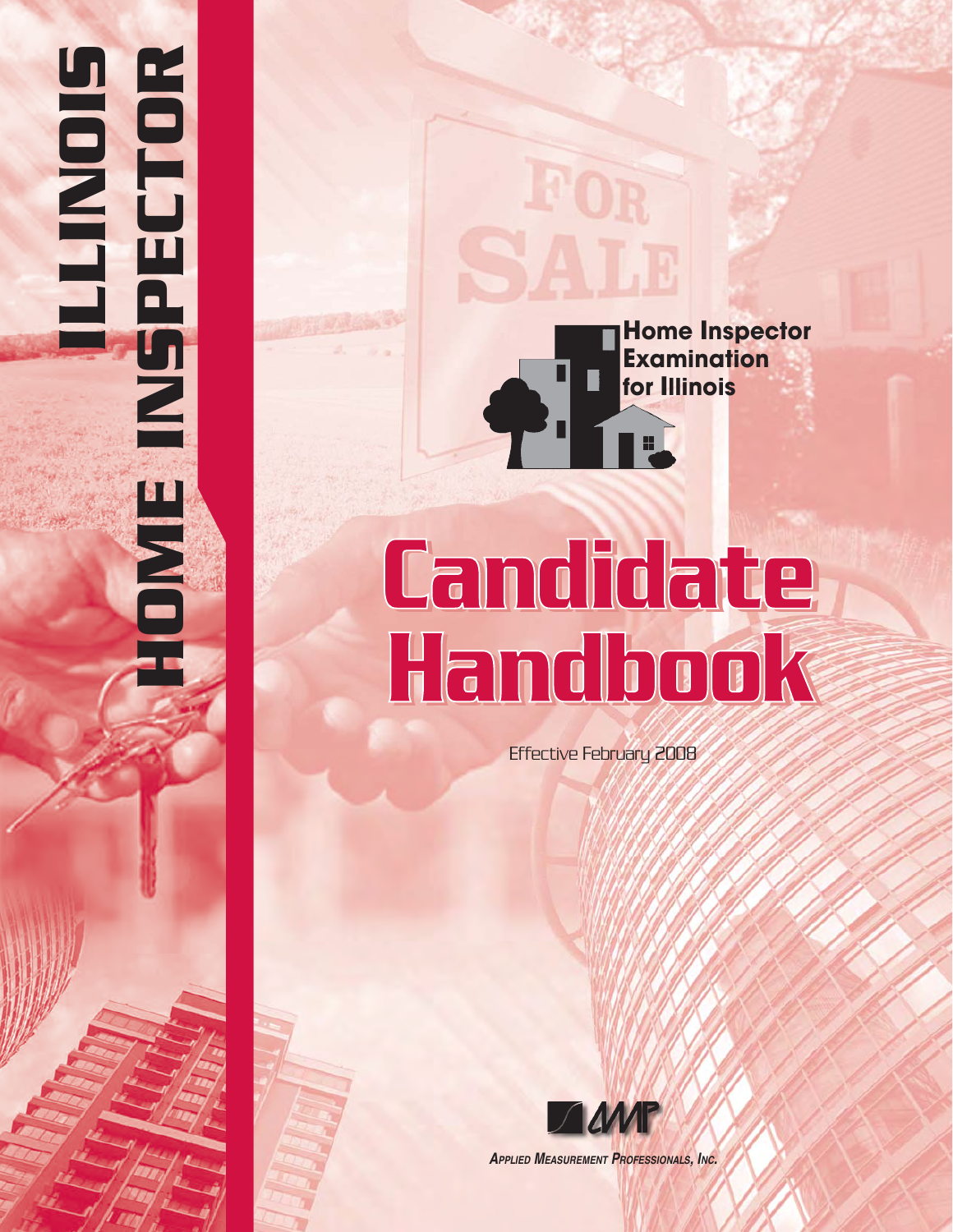

HOME INSPECTOR T'II's Candidate Handbook

## TABLE OF CONTENTS

| STATEMENT OF NONDISCRIMINATION2                         |
|---------------------------------------------------------|
| EXAMINATION INFORMATION 2                               |
| HOME INSPECTOR LICENSE REQUIREMENTS2                    |
| HOW THE EXAMINATION IS ADMINISTERED 2                   |
| EXAMINATION FEE 2                                       |
| Special Arrangements for Candidates with Disabilities 3 |
| TELECOMMUNICATION DEVICES FOR THE DEAF 3                |
| EXAMINATION APPOINTMENT CHANGES 4                       |
| MISSED APPOINTMENTS AND CANCELLATIONS 4                 |
| INCLEMENT WEATHER, POWER FAILURE OR                     |
|                                                         |
| PREPARING FOR THE EXAMINATION 4                         |
| EXAMINATION CONTENT 5<br>Sample Examination Questions5  |
| Identification, Proof of Education and Fingerprinting6  |

| <b>RULES FOR THE EXAMINATION</b>            |
|---------------------------------------------|
|                                             |
|                                             |
|                                             |
| Copyrighted Examination Questions 7         |
|                                             |
|                                             |
|                                             |
|                                             |
|                                             |
|                                             |
|                                             |
| LICENSE APPLICATION INSTRUCTIONS8           |
|                                             |
| HOME INSPECTOR EXAMINATION APPLICATION 9    |
| REQUEST FOR SPECIAL EXAMINATION             |
| ACCOMMODATIONS 11                           |
| DOCUMENTATION OF DISABILITY-RELATED NEEDS12 |
| DUPLICATE SCORE REPORT REQUEST FORM13       |
| DETAILED CONTENT OUTLINE 15                 |
| CERTIFICATION BY LICENSING AGENCY/BOARD21   |

## QUESTIONS ABOUT LICENSING

Questions regarding license application or information concerning licensure requirements should be directed to:

Illinois Department of Financial and Professional Regulation 500 E. Monroe, Ste. 200 Springfield, IL 62701

# HOW TO CONTACT AMP

For inquiries and general registration information write or call:

Candidate Support Center AMP 18000 W. 105th Street Olathe, KS 66061-7543 800/345-6559 Fax: 913/895-4651 info@goAMP.com www.goAMP.com

Copyright © 2008. Applied Measurement Professionals, Inc. (AMP). All rights reserved. No part of this publication may be reproduced or transmitted in any form or by any means, electronic or mechanical, including photocopy or recording, or any information and retrieval system, without permission in writing from AMP.<br>2/08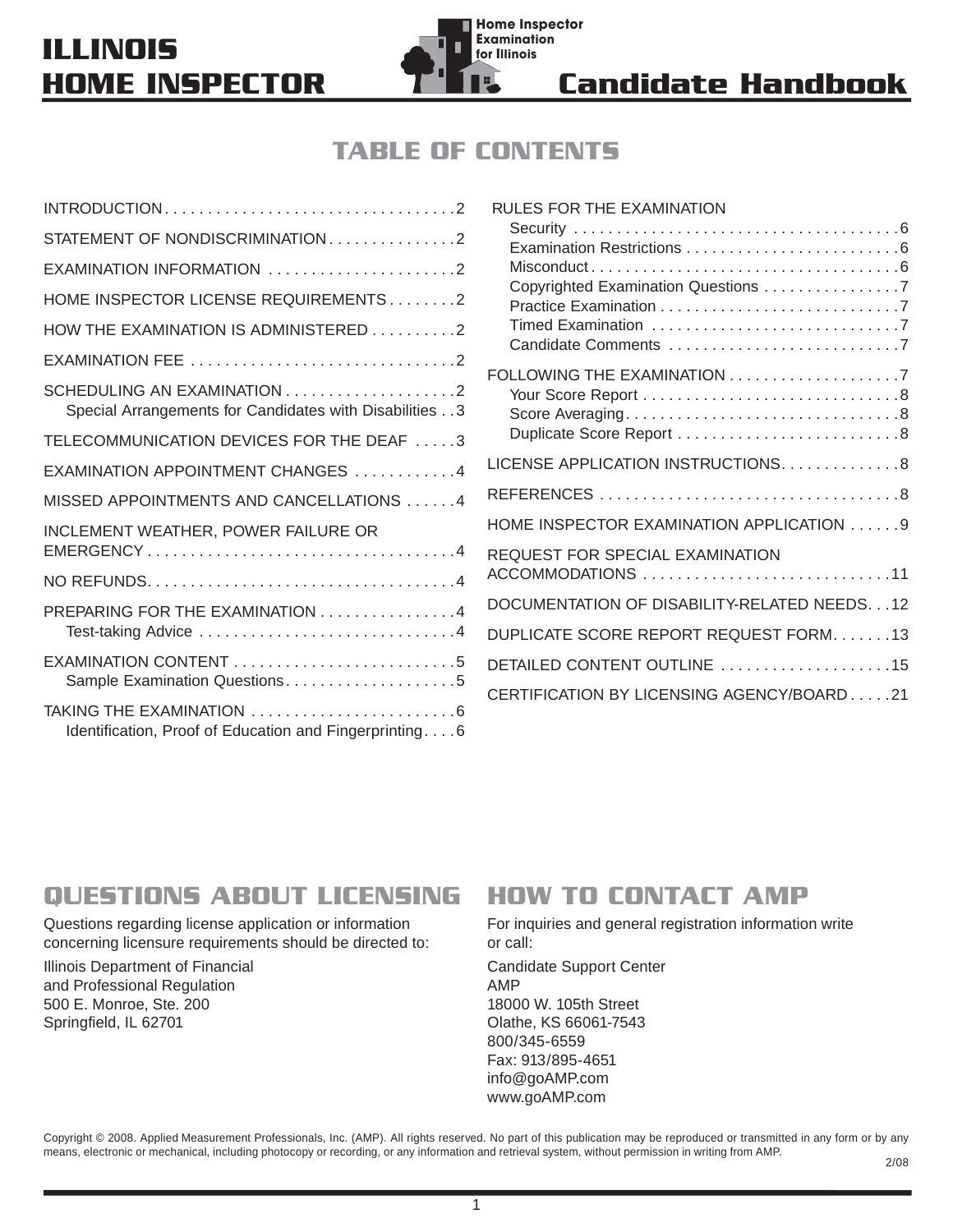

# HOME INSPECTOR Candidate Handbook

## INTRODUCTION

The State of Illinois has retained the services of Applied Measurement Professionals, Inc. (AMP) to assist with the administration, scoring and analysis of the Home Inspector Examination for Illinois. As a full-service testing company, AMP provides expertise and support to associations, state credentialing agencies and private industry in test development, administration, scoring and reporting of examinations.

The Home Inspector Examination is a home inspection competence assessment tool developed primarily by the Examination Board of Professional Home Inspectors (EBPHI) with additional Illinois specific questions as noted in the content overview in this handbook. The examination evaluates the technical and professional qualifications of home inspectors and consists of questions covering topics derived from a formal role delineation study. The study determined the knowledge bases and skills necessary for competent practice in home inspection.

This handbook provides information that you will need to register for the Home Inspector Examination for Illinois. Be sure to keep this handbook after you have registered for the examination; you may wish to refer to it later.

## STATEMENT OF NONDISCRIMINATION

AMP does not discriminate among candidates on the basis of age, gender, race, religion, national origin, disability or marital status.

# EXAMINATION INFORMATION

This handbook contains general information regarding the Home Inspector Examination developed by the EBPHI. The EBPHI is an independent examination organization whose objective is to promote excellence and exemplary practice within the home inspection profession and to serve the public through its quality assurance efforts.

## HOME INSPECTOR LICENSE REQUIREMENTS

As a prerequisite to sitting for the examination, an applicant must:

- 1. Successfully complete 60 hours of pre-license education from an education provider approved and licensed by DFPR.
- 2. Take and successfully pass a state examination.
- 3. Be at least 21 years of age.
- 4. Have graduated from high school or obtained the equivalent of a high school diploma.

Note: Candidates must bring an original transcript bearing an embossed seal to the Assessment Center on the day of the examination. Your transcript will NOT be accepted if altered by any method (e.g., correction fluid, handwritten or typed).

## HOW THE EXAMINATION IS ADMINISTERED

The Home Inspector Examination for Illinois is administered by computer at AMP Assessment Centers by appointment only Monday through Saturday at 9:00 a.m. and 1:30 p.m. Saturday testing is available at select locations. AMP Assessment Centers are typically located in H&R Block Offices. Once you enter the H&R Block Office, look for the signs indicating AMP Assessment Center Check-in.

A supplemental insert with Illinois Assessment Center locations, holidays and a Saturday testing schedule is included with this handbook.

# EXAMINATION FEE

Examination Fee: \$125

Payment may be made by credit card (VISA, MasterCard, American Express or Discover), cashier's check or money order made payable to AMP. Company checks, personal checks and cash are not accepted.

Credit card transactions that are declined will be subject to a \$25 handling fee. You must send a certified check or money order for the amount due, including the handling fee, to AMP to cover declined credit card transactions.

## SCHEDULING AN EXAMINATION

Candidates may register for the Home Inspector Examination for Illinois by one of the following methods:

- 1. **Schedule Online:** The candidate may schedule an examination appointment online at any time by using our Online Application/Scheduling service at www.goAMP.com. To use this service on our website, follow these easy steps:
	- Go to www.goAMP.com and select "Candidates."
	- Follow the simple, step-by-step instructions to choose your examination program and register for the examination. Please have your credit card available for online payment of examination fees.
	- If special accommodations are being requested, please submit the Request for Special Examination Accommodations Form included on page 11 prior to contacting AMP at 800/345-6559 to schedule your examination.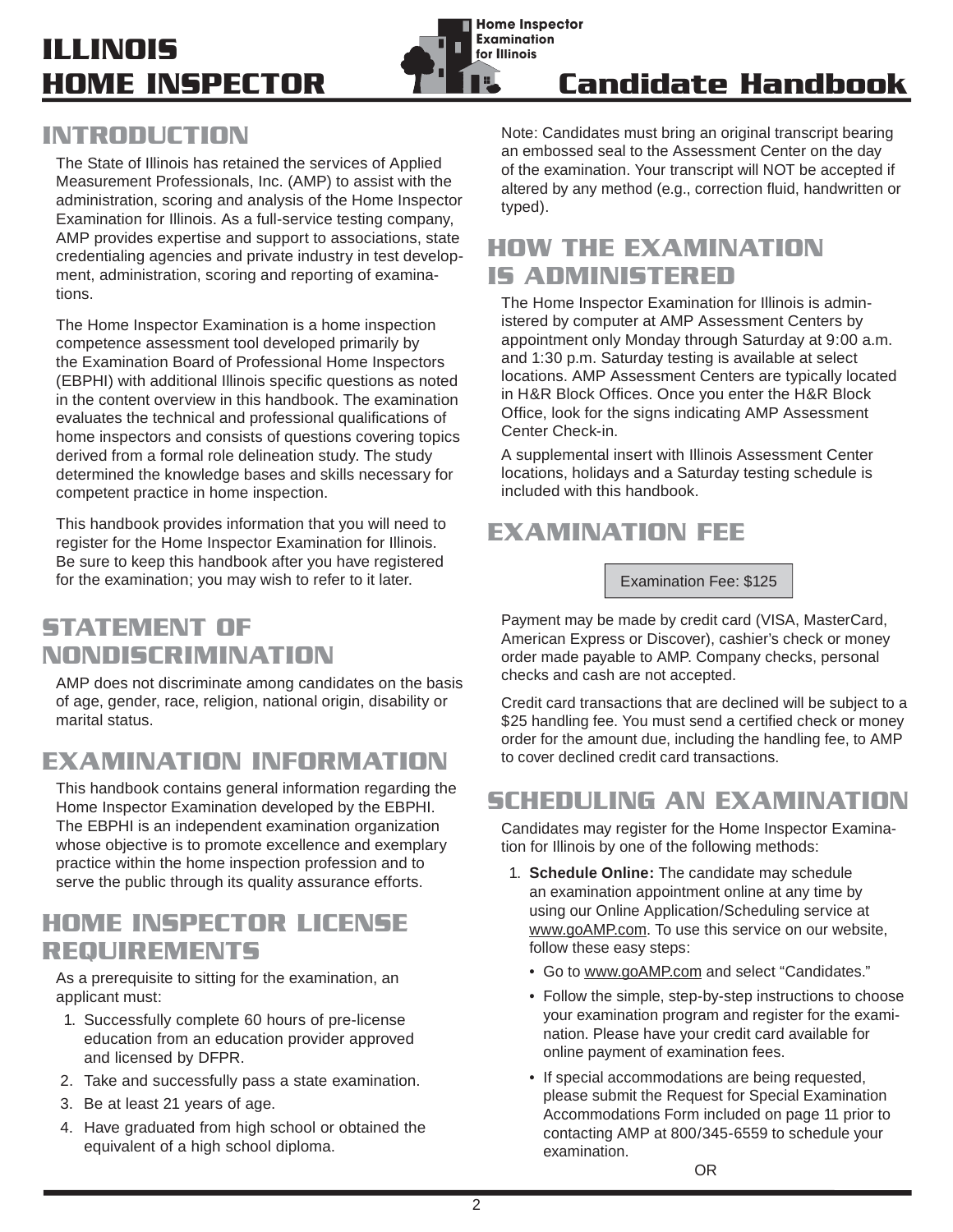

# HOME INSPECTOR Candidate Handbook

 2. **Telephone Scheduling:** Call AMP at 800/345-6559 to schedule an examination appointment. This toll-free number is answered from 7:00 a.m. to 9:00 p.m. (Central Time) Monday through Thursday, 7:00 a.m. to 7:00 p.m. on Friday and 8:30 a.m. to 5:00 p.m. on Saturday. Please have your credit card available for payment of examination fees.

#### OR

3. Fax your registration form

 Complete the registration form included in this handbook and fax it to AMP at the number included on the form. All sections of this form must be completed. Within 24 hours of receiving your faxed registration form, AMP will fax you a notice that it has been received. This option is available only for individuals paying the examination fee by credit card.

#### OR

4. Mail your registration form

This is a two-step process:

 First, complete the registration form included in this handbook and mail it to AMP with the examination fee (paid by cashier's check or money order) to the address indicated on the form. All sections of this form must be completed. This form will be returned, if it is incomplete, illegible or submitted with an incorrect fee.

 Second, call AMP at 800/345-6559 to schedule an examination appointment.

When you contact AMP to schedule an appointment, please be prepared to confirm a date and location for testing and to provide your name and Social Security number. Note: Your Social Security number is required for unique identification. All individuals are scheduled on a first-come, first-served basis. Refer to the following chart.

| If you call AMP by 3:00<br>p.m. Central Time on | Depending on availability,<br>your examination may be<br>scheduled beginning |
|-------------------------------------------------|------------------------------------------------------------------------------|
| Monday                                          | Wednesday                                                                    |
| Tuesday                                         | Thursday                                                                     |
| Wednesday                                       | Friday/Saturday                                                              |
| Thursday                                        | Monday                                                                       |
| Friday                                          | Tuesday                                                                      |

You will be notified of the time to report to the Assessment Center; please make a note of it since you will NOT receive an admission letter. You will only be allowed to take the examination type for which you have applied; no changes in examination type will be made at the Assessment Center. UNSCHEDULED CANDIDATES (WALK-INS) WILL NOT BE ADMITTED to the Assessment Center.

### ■Special Arrangements for Candidates with Disabilities

AMP is interested in ensuring that no individual with a disability is deprived of the opportunity to take the examination solely by reason of that disability. AMP will provide reasonable accommodations for candidates with disabilities.

- 1. Wheelchair access is available at all established Assessment Centers. Candidates must advise AMP at the time of registration that wheelchair access is necessary.
- 2. Candidates with visual, sensory or physical disabilities that would prevent them from taking the examination under standard conditions may request special accommodations and arrangements using the form included on page 11 of this handbook.

Please inform AMP of your need for special accommodations when scheduling your examination. Be prepared to provide documentation from an appropriate professional (e.g., education professional, doctor, psychologist, psychiatrist).

Candidates requesting special accommodations will be required to submit documentation of their disability via fax or mail before they are scheduled for an examination. All special arrangements will be made on an individual basis.

## TELECOMMUNICATION DEVICES FOR THE DEAF

AMP is equipped with Telecommunication Devices for the Deaf (TDD) to assist deaf and hearing-impaired candidates. TDD calling is available 8:30 a.m. to 5:00 p.m. (Central Time) Monday-Friday at 913/895-4637. This TDD phone option is for individuals equipped with compatible TDD machinery.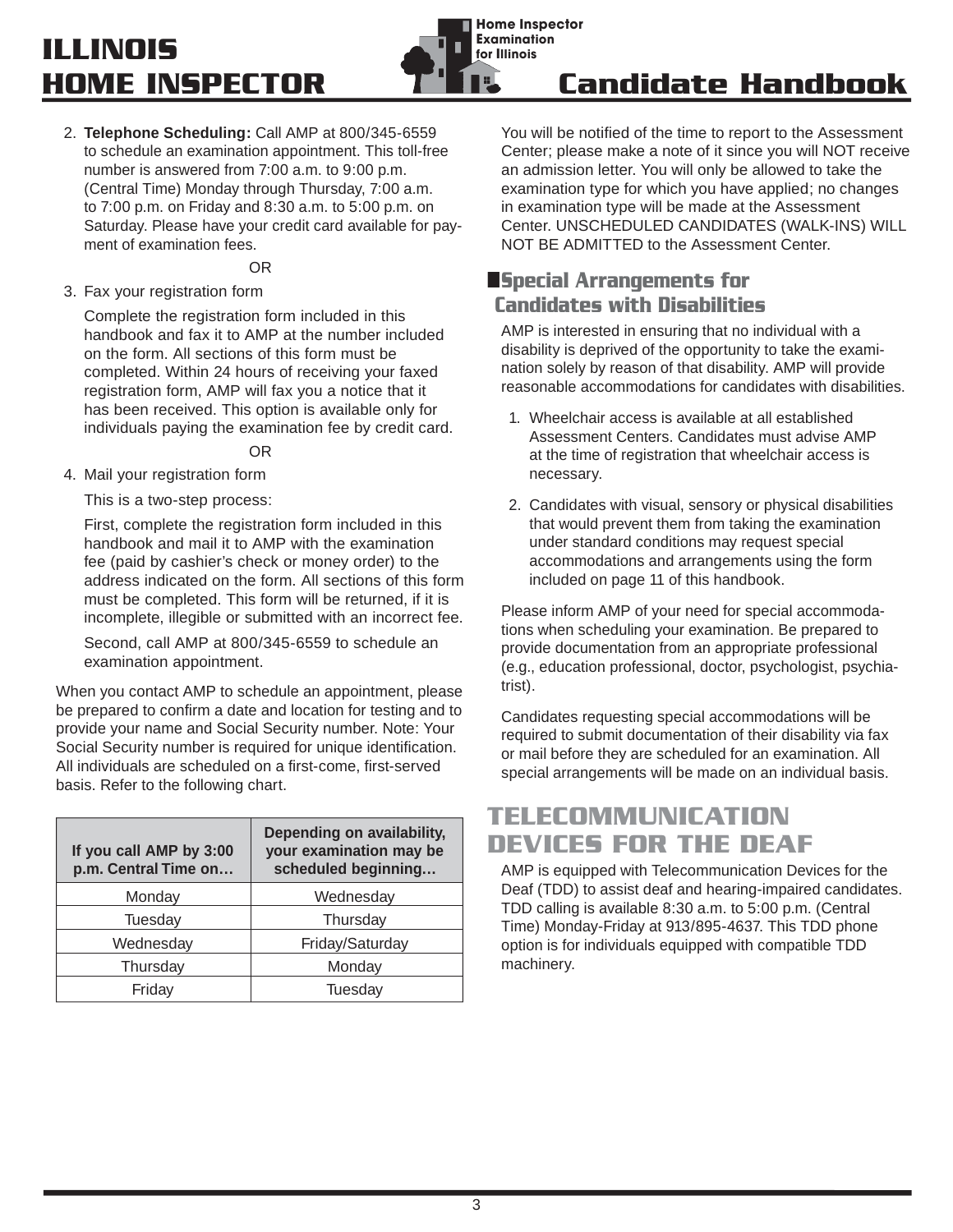

# HOME INSPECTOR Candidate Handbook

# EXAMINATION APPOINTMENT **CHANGES**

Candidates who have scheduled an examination appointment may reschedule their appointment for a future date on one occasion per examination fee paid, if they contact AMP by phone at least two business days prior to the examination. Candidates desiring to change their examination appointments, must call AMP at 800/345-6559 at least two business days prior to the examination. Candidates wishing to change their examination appointments less than two days prior to the examination will not be refunded their examination fee and will be required to pay the entire examination fee for any future examinations.

| If the examination<br>is scheduled on | AMP must be contacted by<br>3:00 p.m. Central Time to<br>reschedule the examination<br>by the previous |
|---------------------------------------|--------------------------------------------------------------------------------------------------------|
| Monday                                | Wednesday                                                                                              |
| Tuesday                               | Thursday                                                                                               |
| Wednesday                             | Friday                                                                                                 |
| Thursday                              | Monday                                                                                                 |
| Friday                                | Tuesday                                                                                                |

Candidates who fail to appear for their scheduled examination appointment will be considered on

an individual basis for the following reasons:

1) hospitalization, 2) death in the immediate family,

3) disabling traffic accident, 4) court appearance or j ury duty, or 5) military duty.

## MISSED APPOINTMENTS AND CANCELLATIONS

A candidate will forfeit the application and all fees paid to take the examination under the following circumstances. A complete application and examination fee are required to reapply for the examination.

- The candidate wishes to reschedule an examination but fails to contact AMP at least two business days prior to the scheduled examination session.
- The candidate wishes to reschedule a second time.
- The candidate appears more than 15 minutes late for an examination.
- The candidate fails to report for an examination appointment.
- The candidate refuses to provide a fingerprint scan.

## INCLEMENT WEATHER, POWER FAILURE OR **EMERGENCY**

In the event of inclement weather or unforeseen emergencies on the day of an examination, AMP will determine whether circumstances warrant the cancellation, and subsequent rescheduling, of an examination. The examination will usually not be rescheduled if the Assessment Center personnel are able to open the Assessment Center. If power to an Assessment Center is temporarily interrupted during an administration, your examination will restart where you left off and you may continue the examination.

Candidates may contact AMP's Weather Hotline at 800/380-5416 (24 hours/day) prior to the examination to determine if AMP has been advised that any Assessment Centers are closed. Every attempt is made to administer the examination as scheduled; however, should an examination be canceled at an Assessment Center, all scheduled candidates will receive notification following the examination regarding rescheduling or reapplication procedures.

# NO REFUNDS

Candidates failing to arrive at the Assessment Center on the dates and times they are scheduled for the examination will not be refunded any portion of their examination fees and must reregister by contacting AMP; examination fees may NOT be transferred to another appointment.

Candidates arriving more than 15 minutes late for an appointment, failing to present the appropriate identification or required documentation, or refusing to provide a fingerprint scan will not be admitted, will forfeit their examination fee, and must reregister for the examination by contacting AMP.

## PREPARING FOR THE EXAMINATION

The study and test-taking advice described here may be helpful as you prepare for the examination. Try to be objective about yourself and your individual learning needs when deciding how best to study. Plan your study schedule well in advance. Use learning techniques, such as reading or audiovisual aids. Be sure you find a quiet place to study where you will not be interrupted. We suggest you concentrate your study efforts on a few carefully chosen textbooks.

### ■ Test-taking Advice

 1. The examination will be timed and the computer will indicate the time remaining on the screen. If you find it distracting, the time feature may be turned off during the examination. If you choose to turn off the time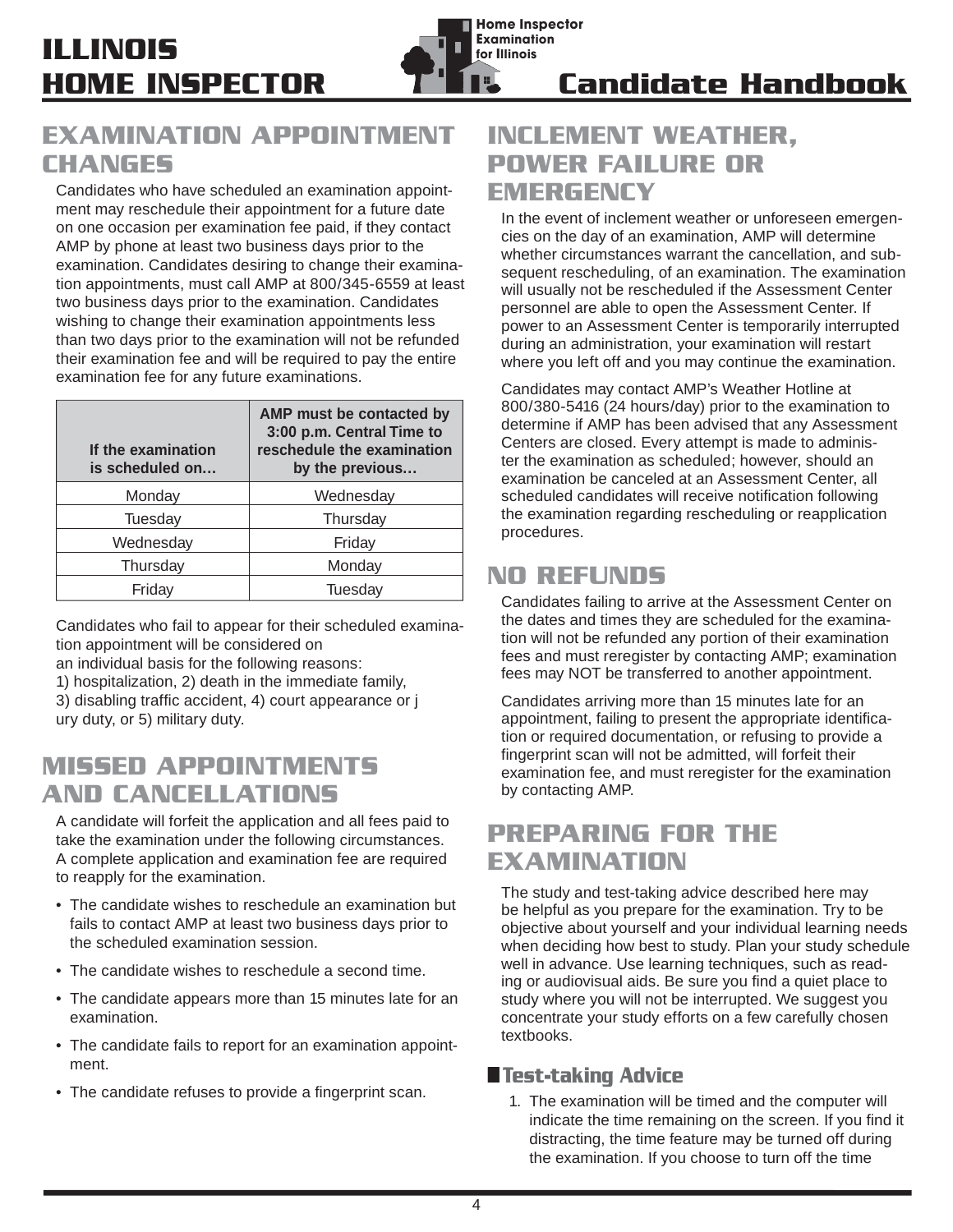

# HOME INSPECTOR T'II's Candidate Handbook

feature, you should pace yourself by periodically checking your progress. This will allow you to make any necessary adjustments. Remember, the more questions you answer, the better your chances of achieving a passing score. The time limit is intended to allow candidates to complete the entire examination by working quickly and efficiently.

 2. Be sure to answer each question, even the ones for which you are uncertain. Avoid leaving any questions unanswered; this will maximize your chances of passing. It is better to guess than to leave a question unanswered; there is no penalty for guessing.

# EXAMINATION CONTENT

To begin your preparation in an informed and organized manner, you should know what to expect from the actual examination in terms of the content. Information regarding the content of the examination you will be taking is presented in the following sections.

The questions on the examination are designed to measure your ability to understand and apply the fundamental principles of Home Inspection; and to demonstrate your knowledge of applicable laws and rules in Illinois. The examination consists of 190 four-option multiple-choice questions covering 5 major content areas. The first four are based on the National Home Inspector Examination (NHIE) produced by the Examination Board of Professional Home Inspectors (EBPHI) and the last category covers state law. The total time is 4 hours.

The major categories are shown below, along with the approximate percentage of the 190 questions associated with the category. A detailed content outline is included on pages 15-20 of this handbook.

### **Home Inspector Examination for Illinois Examination Specifications**

| <b>Major Category</b><br>$\frac{0}{0}$ |                              |            |  |
|----------------------------------------|------------------------------|------------|--|
| $\mathbf{1}$ .                         | <b>Inspection Methods</b>    | <b>26%</b> |  |
| 2.                                     | <b>Building Systems</b>      | 37%        |  |
| 3.                                     | Reporting                    | 25%        |  |
| 4.                                     | <b>Professional Practice</b> | 4%         |  |
| 5.                                     | Illinois Law and Rules       | 8%         |  |
|                                        | Total                        | 100%       |  |

## ■ Sample Examination Questions

The following illustrate the type of questions used in the Home Inspector Examination for Illinois. These sample questions do not represent the full range of content or difficulty levels contained in the examinations. They are intended to help you become familiar with the types and formats of questions on the examination. Read each question and decide which answer is best. You may then check your answers with the answer key that follows. Categories refer to the detailed content outline.

### **SAMPLE QUESTIONS**

- 1. The vertical face of a step that supports the tread on a stairway is the
	- A. corridor.
	- B. cornice.
	- C. rafter.
	- D. riser.
- 2. Illinois Home Inspector Licenses expire on
	- A. January 1 of each year.
	- B. the licensees' birthday each year.
	- C. June 30 of the year following issuance.
	- D. November 30 of even numbered years.
- 3. The home inspector discovers a gas leak that he/she believes to be an immediate safety hazard. He/she should
	- A. open doors and windows and continue with the inspection.
	- B. note the leak in the report and recommend repair by a qualified technician.
	- C. repair the leak, note this in the report, and bill the client for the additional work.
	- D. vacate the house, notify appropriate parties, and indicate the problem in the report.
- 4. When a GFCI is installed on a two-wire non-grounded system, it provides
	- A. full grounding protection.
	- B. no protection as there is no ground wire.
	- C. fault protection rather than grounding protection.
	- D. a false reading when testing the GFCI using the built-in test button on the unit.
- 5. What flashing(s) is/are acceptable when a roof plane meets the side of a masonry chimney?
	- A. apron flashing
	- B. counterflashing and kickout flashing
	- C. continuous flashing
	- D. step and counter flashing

### Answer Key

- 1. D; category 2.8.c.1
- 2. D; category 5
- 3. D; category 2.7.e.9
- 4. C; category 2.4.d.5
- 5. D; category 2.3.d.1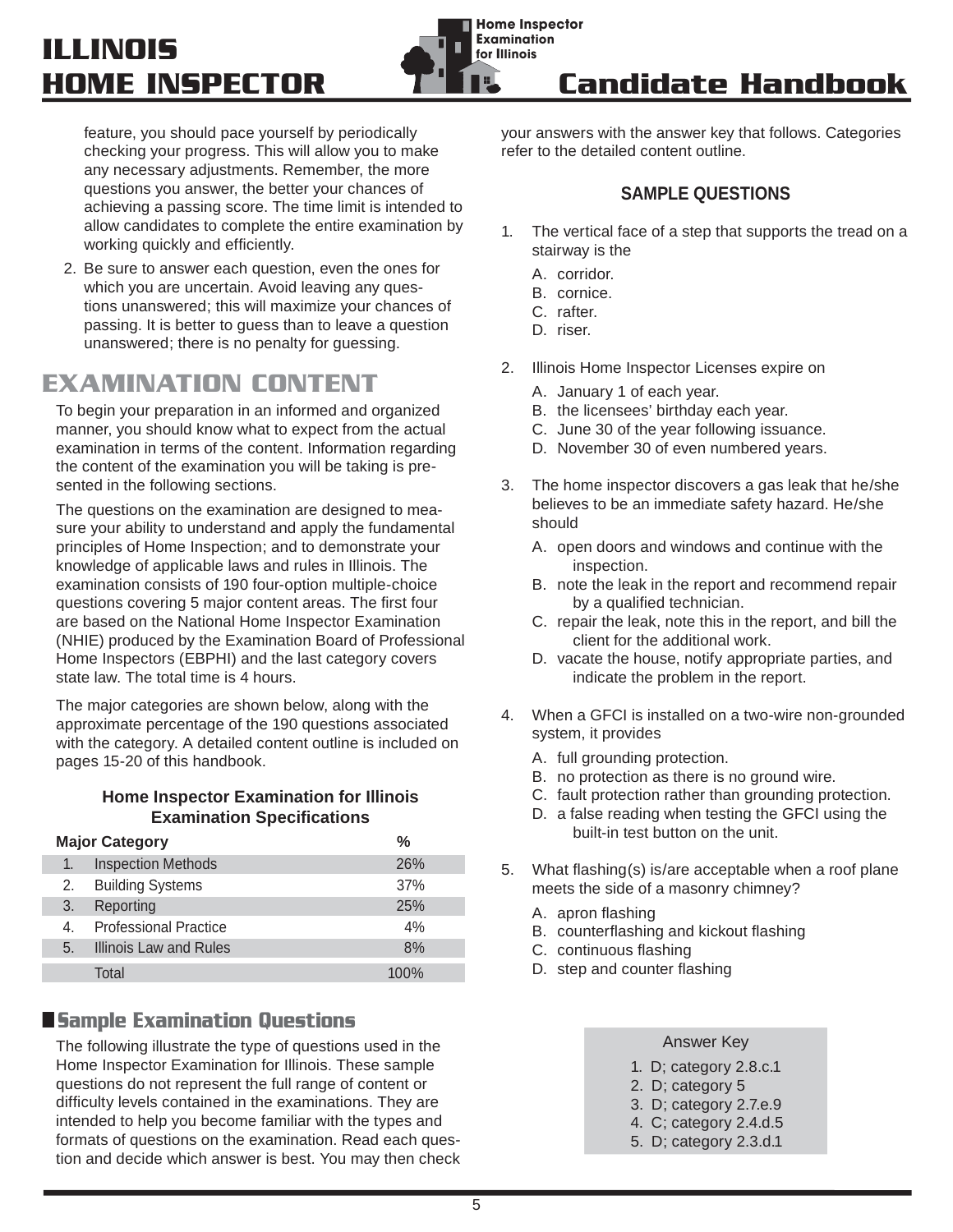

# HOME INSPECTOR T'IT's Candidate Handbook

# TAKING THE EXAMINATION

Your examination will be given by computer at an AMP Assessment Center. You do not need any computer experience or typing skills to take your examination. On the day of your examination appointment, report to the Assessment Center no later than your scheduled examination time. Look for signs indicating AMP Assessment Center Check-in. A CANDIDATE WHO ARRIVES MORE THAN 15 MINUTES AFTER THE SCHEDULED EXAMINATION TIME WILL NOT BE ADMITTED.

### ■Identification, Proof of Education and Fingerprinting

To gain admission to the Assessment Center, candidates must present proper identification and provide a fingerprint scan prior to beginning their exam. Each candidate must present two forms of identification, one with a current photograph. Both forms of identification must be current and include the candidate's current name and signature. The candidate will be required to sign a roster for verification of identity.

Acceptable forms of photo identification include a current driver's license with photograph, a current state identification card with photograph, a current passport, or a current military identification card with photograph. Employment ID cards, student ID cards and any type of temporary identification are NOT acceptable as the primary form of identification.

As proof of successful completion of education, you must bring to the Assessment Center an original transcript showing completion of 60 hours of pre-license education from an education provider approved and licensed by the DFPR.

During your testing process, you will be required to provide biometric verification of your identity. Biometric identification may include photography, fingerprint scan, or other. Your testing session is also subject to video surveillance. If you do not agree to these conditions, you will not be able to test and will be excused from the Assessment Center. Your testing fee will NOT be refunded.

#### **YOU MUST HAVE PROPER IDENTIFICATION, PROOF OF EDUCATION AND PROVIDE A FINGERPRINT SCAN TO GAIN ADMISSION TO THE ASSESSMENT CENTER.** Failure to provide appropriate identification, proof of education and a fingerprint scan at the time of the examination is considered a missed appointment. There will be no refund of your examination fee.

# RULES FOR THE EXAMINATION

### ■Securitu

AMP maintains examination administration and security standards that are designed to assure that all candidates are provided the same opportunity to demonstrate their abilities. The Assessment Center is continuously

monitored by audio and video surveillance equipment for security purposes.

The following security procedures apply during the examination:

- Examinations are proprietary. No cameras, notes, tape recorders, personal digital assistants (PDAs), pagers or cellular phones are allowed in the examination room.
- No programmable calculators are permitted. Only silent, hand-held, solar- or battery-operated calculators without paper tape-printing capabilities or alphabetic keypads, may be used. Financial calculators are allowed if they meet these specifications. Calculator malfunction during an examination does not constitute grounds for challenging examination scores or requesting additional examination time.
- No guests, visitors or family members are allowed in the examination room or reception areas.
- No personal items, valuables, or weapons should be brought to the Assessment Center. Only keys and wallets may be taken into the examination room and AMP is not responsible for items left in the reception area.

### ■Examination Restrictions

- No personal belongings will be allowed in the Assessment Center. Pencils will be provided during check-in.
- You will be provided with scratch paper to use during the examination, which must be returned to the proctor at the completion of testing, or you will not receive a score report. No documents or notes of any kind may be removed from the examination room.
- No questions concerning the content of the examination may be asked during the examination.
- Eating, drinking or smoking will not be permitted in the Assessment Center.
- You may take a break whenever you wish, but you will not be allowed additional time to make up for time lost during breaks.

### ■Misconduct

Individuals who engage in any of the following conduct may be dismissed from the examination, their scores will not be reported and examination fees will not be refunded. Examples of misconduct are when a candidate:

- creates a disturbance, is abusive, or otherwise uncooperative;
- displays and/or uses electronic communications equipment such as pagers, cellular phones, PDAs;
- gives or receives help or is suspected of doing so;
- attempts to record examination questions or make notes;
- attempts to take the examination for someone else; or
- is observed with notes, books or other aids.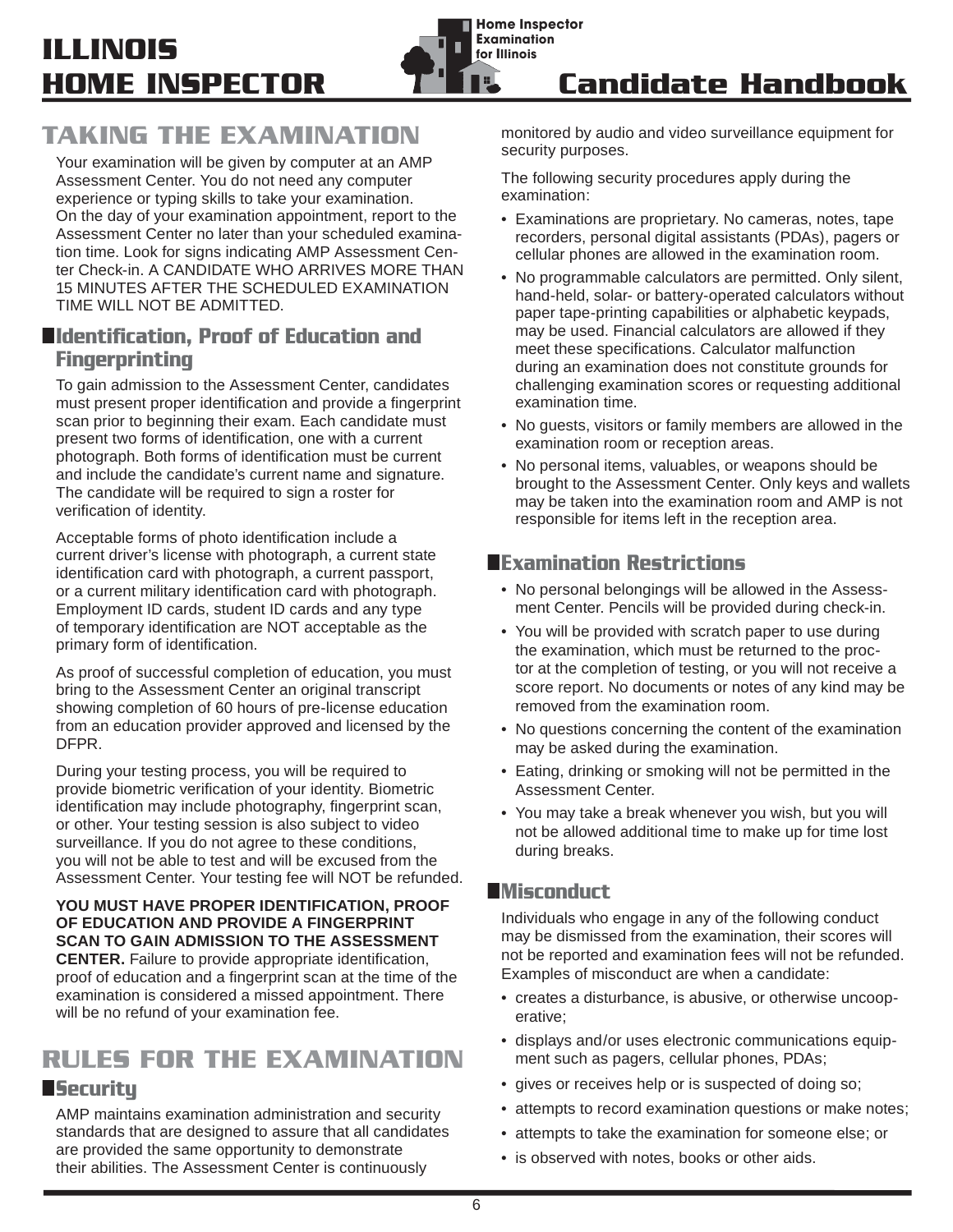

# HOME INSPECTOR Candidate Handbook

### ■Copyrighted Examination Questions

All examination questions are the copyrighted property of AMP. It is forbidden under federal copyright law to copy, reproduce, record, distribute or display these examination questions by any means, in whole or in part. Doing so may subject you to severe civil and criminal penalties.

## ■Practice Examination

After your identification has been confirmed, you will be directed to a testing carrel. You will be instructed on-screen to enter your Social Security number. You will be prompted to provide a fingerprint scan and take your photograph which will remain on screen throughout your examination session. This photograph will also print on your score report.

Prior to attempting the timed examination, you will be given the opportunity to practice taking an examination on the computer. The time you use for this practice examination is NOT counted as part of your examination time or score. When you are comfortable with the computer testing process, you may quit the practice session and begin the timed examination.

### ■Timed Examination

Following the practice examination, you will begin the actual examination. Before beginning, instructions for taking the examination are provided on-screen.



The computer monitors the time you spend on the examination. The examination will terminate if you exceed the time allowed. You may click on the "Time" box in the lower right portion of the screen or select the Time key to monitor your time. A digital clock indicates the time remaining for you to complete the examination. The Time feature may be turned off during the examination.

Only one examination question is presented at a time. The question number appears in the lower right portion of the screen. Choices of answers to the examination ques-

tions are identified as A, B, C, or D. You must indicate your choice by either typing the letter in the response box in the lower left portion of the computer screen or clicking in the option using the mouse. To change your answer, enter a different option by pressing the A, B, C, or D key or by clicking on the option using the mouse. You may change your answer as many times as you wish during the examination time limit.

To move to the next question, click on the forward arrow (>) in the lower right portion of the screen or select the NEXT key. This action will move you forward through the examination question by question. If you wish to review any question, click the backward arrow (<) or use the left arrow key to move backward through the examination.

A question may be left unanswered for return later in the examination session. Questions may also be bookmarked for later review by clicking in the blank square to the right of the Time button. Click on the hand icon or select the NEXT key to advance to the next unanswered or bookmarked question on the examination. To identify all unanswered and bookmarked questions, repeatedly click on the hand icon or press the NEXT key. When the examination is completed, the number of examination questions answered is reported. If not all questions have been answered and there is time remaining, return to the examination and answer those questions. Be sure to provide an answer for each examination question before ending the examination. There is no penalty for guessing.

Clicking the "Help" key will describe all of these functions.

## ■Candidate Comments

During the examination, online comments may be provided for any question by clicking on the button displaying an exclamation point (!) to the left of the Time button. This opens a dialogue box where comments may be entered. Comments will be reviewed, but individual responses will not be provided.

## FOLLOWING THE EXAMINATION

After you finish the examination, you will be required to answer the following candidate screening questions. Candidates must answer these questions and provide any required documentation when applying for a license.

Personal History Questions:

- 1. Are you a high school graduate or have you received a GED?
- 2. Have you ever been convicted of any criminal offense in any state or federal court (other than a minor traffic violation)? *If yes, submit documentation for each conviction that includes an official copy of the court docket which shows the offense, the final disposition inclusive of the sentence, a statement from the probation/parole officer if probation was served and that all*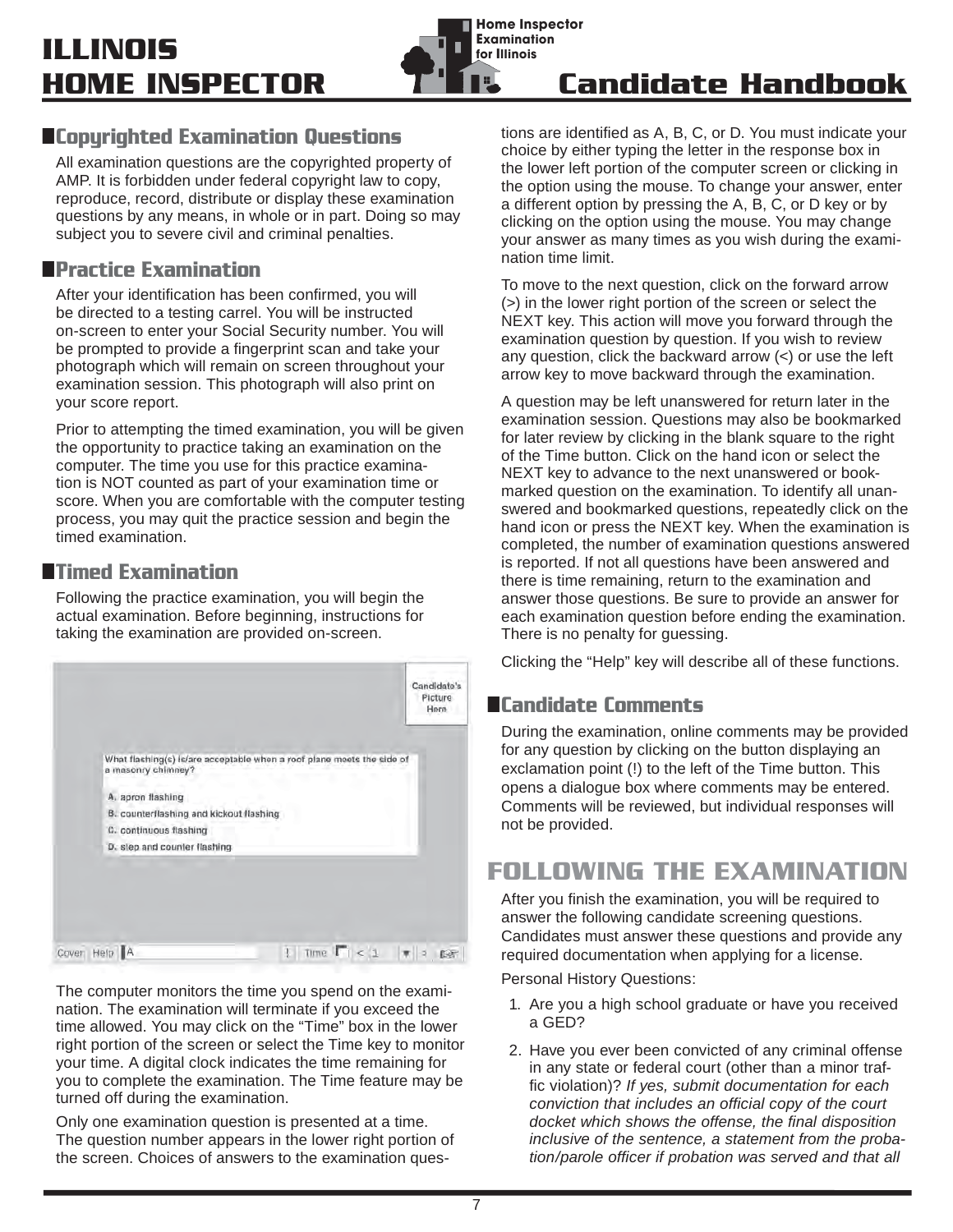

# HOME INSPECTOR Candidate Handbook

*conditions of the sentence have been met. Submit a brief statement indicating what you have been doing since your conviction/release.* 

- 3. Have you ever held a home inspector license in Illinois?
- 4. Have you ever held, or do you currently hold, a home inspector license in any other jurisdiction? *If yes, submit an official licensing certification (licensure history with the state seal) from each authority. You may use the Certification of License History form found in the candidate handbook.*
- 5. Have you been denied a professional license or permit or the privilege of taking an examination? *If yes, submit a copy of the denial letter and/or statement of discipline.*
- 6. Have you ever had a professional license or permit disciplined in any way by any licensing authority in Illinois or any other state/jurisdiction? *If yes, submit a copy of the denial letter and/or statement of discipline.*
- 7. Have you ever been discharged other than honorable from the armed service or from a city, county, state or federal position? *If yes, submit a DD-214 if discharged other than honorably from a city, county, state or federal position; submit all documentation regarding discipline.*
- 8. Are you more than 30 days in arrears on any courtordered child support payments? *If yes, submit a statement concerning your arrearage, an official court docket which shows the payment schedule or any change in the original court order, and/or an official copy of an order issued by the Illinois Department of Public Aid concerning your arrearage which would outline a payment agreement.*
- 9. Are you in arrears on any state taxes due to the Illinois Department of Revenue? *If yes, submit a statement concerning your arrearage and an official document issued by the Illinois Department of Revenue concerning your arrearage and your payment agreement.*
- 10. Are you in arrears on any student loan acquired through the Illinois Student Assistance Commission? *If yes, submit a statement concerning your arrearage and an official document issued by the Illinois Student Assistance Commission concerning your arrearage and your payment agreement.*

You will also be required to answer a short series of questions regarding the Assessment Center facilities.

## ■Your Score Report

After you have completed the examination, you will be instructed to report to the examination proctor to receive your score report. When you receive your score report, it will reflect either a "pass" or a "fail." Your pass/fail status is determined by whether you provided enough correct answers to meet or exceed the passing point for the examination. A panel of experts established the passing

point authorized by the DFPR. This passing point was established by a commonly accepted criterion referenced methodology that ensures that passing candidates have demonstrated an appropriate level of knowledge to warrant an inspector license in Illinois.

If you pass the examination, you will receive a score report/ licensure application. If you answer "yes" to any candidate screening question, 2-10, you must follow the license instructions and provide any required documentation when you submit your application for licensure.

If you fail the examination, you will receive a diagnostic score report showing your percentage score on the examination. Your score report will also show your scores on major content areas of the examination. To reregister for the examination, call AMP or visit www.goAMP.com (if payment is made by credit card) or submit a new completed registration form (if payment is made by cashier's check or money order). There is no limit to the number of times you may take the examination.

## ■Score Averaging

It is important to keep in mind that your total score on the examination is not the average of the subscores provided for each of the major content areas. This is because some content areas contain larger numbers of questions than others. Your total percentage score reflects the number of questions that you answered correctly divided by the total number of questions.

## ■Duplicate Score Report

Candidates may purchase additional copies of their score reports at a cost of \$25 per copy. Requests must be submitted to AMP, in writing. Complete the request form on page 13 of this handbook and submit it with the required fee payable to AMP. Duplicate score reports will be processed and mailed within approximately two weeks following receipt of the request.

# LICENSE APPLICATION INSTRUCTIONS

After you have passed the Home Inspector Examination for Illinois, you must follow the directions provided on your passing score report/license application. The licensure process cannot begin until you have passed the examination and received a passing score report from AMP. Licensure application materials must be submitted to:

> AMP P.O. Box 8496 Springfield, IL 62791

## REFERENCES

References that may be useful to help you prepare for the examination are listed at www.homeinspectionexam.org.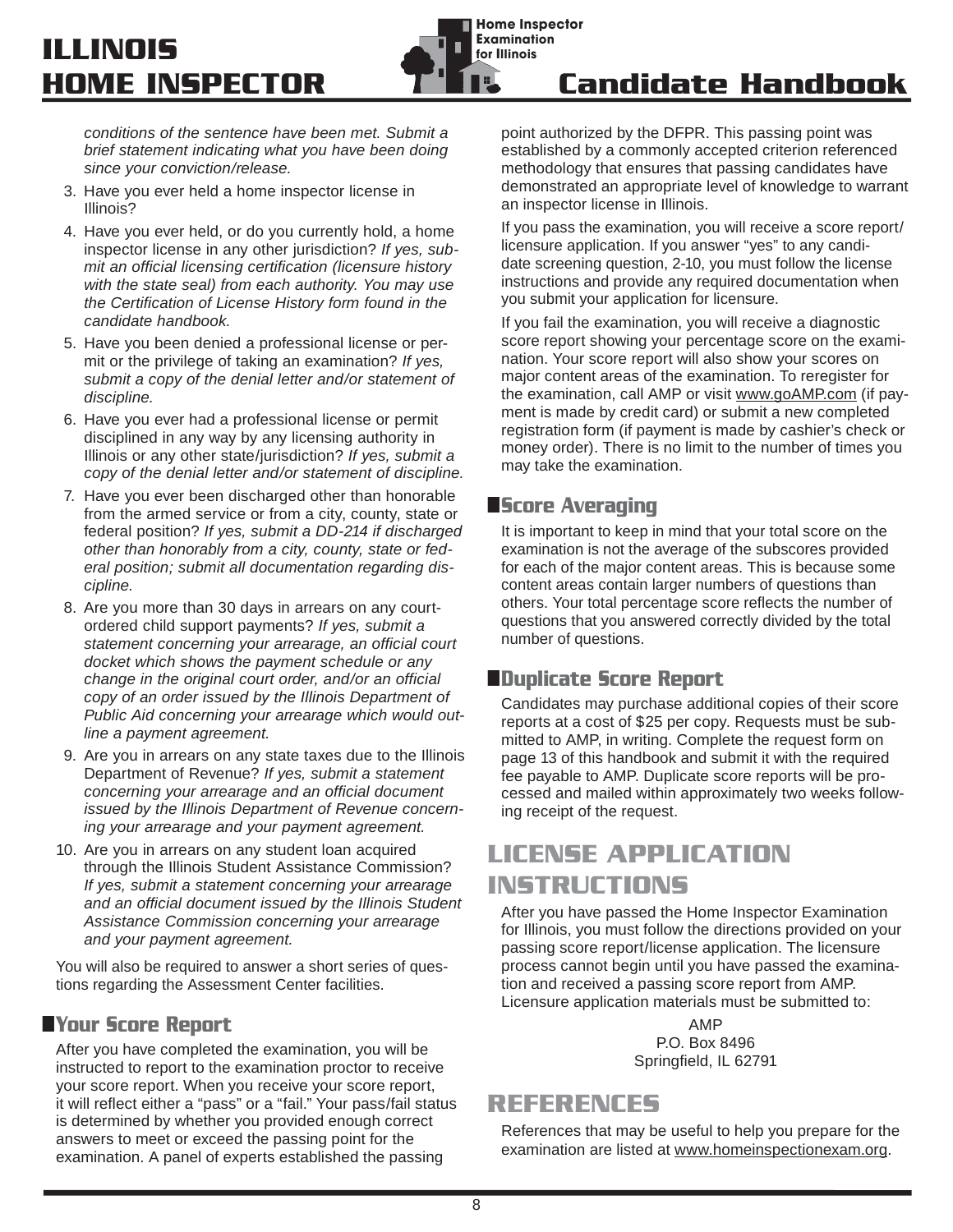## ILLINOIS HOME INSPECTOR EXAMINATION APPLICATION

To apply for the Home Inspector Examination for Illinois, register online at www.goAMP.com or contact AMP toll-free at 800/345-6559. If you are paying the examination by cashier's check or money order, complete this form and mail it to AMP, 18000 W. 105th Street, Olathe, KS 66061-7543. You may also fax this form with credit card information to 913/895-4651.

| 1. | NAME                                                                                                                                                                                                                                                                                                        |                                        |                                                                                                                                                                                                                                                                                                                                       |                |
|----|-------------------------------------------------------------------------------------------------------------------------------------------------------------------------------------------------------------------------------------------------------------------------------------------------------------|----------------------------------------|---------------------------------------------------------------------------------------------------------------------------------------------------------------------------------------------------------------------------------------------------------------------------------------------------------------------------------------|----------------|
|    |                                                                                                                                                                                                                                                                                                             | Last Name                              | <b>First Name</b>                                                                                                                                                                                                                                                                                                                     | Middle Initial |
| 2. | <b>MAILING ADDRESS</b>                                                                                                                                                                                                                                                                                      | Number, Street and Apartment Number    |                                                                                                                                                                                                                                                                                                                                       |                |
|    |                                                                                                                                                                                                                                                                                                             | City                                   | State                                                                                                                                                                                                                                                                                                                                 | Zip Code       |
| З. | TELEPHONE NUMBER (                                                                                                                                                                                                                                                                                          | $\frac{1}{\sqrt{2}}$ Daytime Telephone | FAX NUMBER $(\underline{\hspace{1cm}})$ $\qquad$ $ \qquad$ $ \qquad$ $\qquad$ $\qquad$ $\qquad$ $\qquad$ $\qquad$ $\qquad$ $\qquad$ $\qquad$ $\qquad$ $\qquad$ $\qquad$ $\qquad$ $\qquad$ $\qquad$ $\qquad$ $\qquad$ $\qquad$ $\qquad$ $\qquad$ $\qquad$ $\qquad$ $\qquad$ $\qquad$ $\qquad$ $\qquad$ $\qquad$ $\qquad$ $\qquad$ $\q$ |                |
| 4. | SOCIAL SECURITY NUMBER                                                                                                                                                                                                                                                                                      |                                        | <u> 1990 - Jan Jan Jawa Barat, president populari (</u>                                                                                                                                                                                                                                                                               |                |
| 5. | <b>BIRTH DATE</b>                                                                                                                                                                                                                                                                                           | Day<br>Month                           | Year                                                                                                                                                                                                                                                                                                                                  |                |
| 6. | <b>E-MAIL ADDRESS</b>                                                                                                                                                                                                                                                                                       |                                        | <u> 1980 - Jan Barbara, martxar a shekara 1980 - Andrea Alexandro a San A</u>                                                                                                                                                                                                                                                         |                |
| 7. | $\Box$ I have successfully completed 60 hours of pre-license education from an education provider approved and licensed<br>by DFPR. (Original transcript is required for admission to the examination.)                                                                                                     |                                        |                                                                                                                                                                                                                                                                                                                                       |                |
| 8. | EXAMINATION FEE $-$ \$125<br>Payment may be made by credit card, cashier's check or money order made payable to AMP.<br>If payment is made by credit card, complete the following and fax this form to 913/895-4651.<br>$\Box$ VISA<br>$\Box$ MasterCard<br>$\Box$ American Express<br><b>Discover</b><br>⊔ |                                        |                                                                                                                                                                                                                                                                                                                                       |                |
|    | <b>Credit Card Number</b>                                                                                                                                                                                                                                                                                   |                                        | <b>Expiration Date</b>                                                                                                                                                                                                                                                                                                                |                |
|    | Name on Card                                                                                                                                                                                                                                                                                                |                                        | Signature                                                                                                                                                                                                                                                                                                                             |                |
| 9. | SIGNATURE AND DATE                                                                                                                                                                                                                                                                                          |                                        |                                                                                                                                                                                                                                                                                                                                       |                |
|    | I have read and understand the information provided in the Candidate Handbook, and the information I have provided in<br>this registration form is true and complete to the best of my knowledge.<br>$\Box$ No<br>$\Box$ Yes                                                                                |                                        |                                                                                                                                                                                                                                                                                                                                       |                |
|    | Signature:                                                                                                                                                                                                                                                                                                  |                                        | Date:                                                                                                                                                                                                                                                                                                                                 |                |
|    |                                                                                                                                                                                                                                                                                                             |                                        |                                                                                                                                                                                                                                                                                                                                       |                |
|    |                                                                                                                                                                                                                                                                                                             |                                        | Mail this form with cashier's check or money order.<br>Fax this form if payment is made by credit card.<br><b>AMP Examination Services</b><br>Home Inspector Examination for Illinois<br>18000 W. 105th Street<br>Olathe, KS 66061-7543<br>Fax: 913/895-4651                                                                          |                |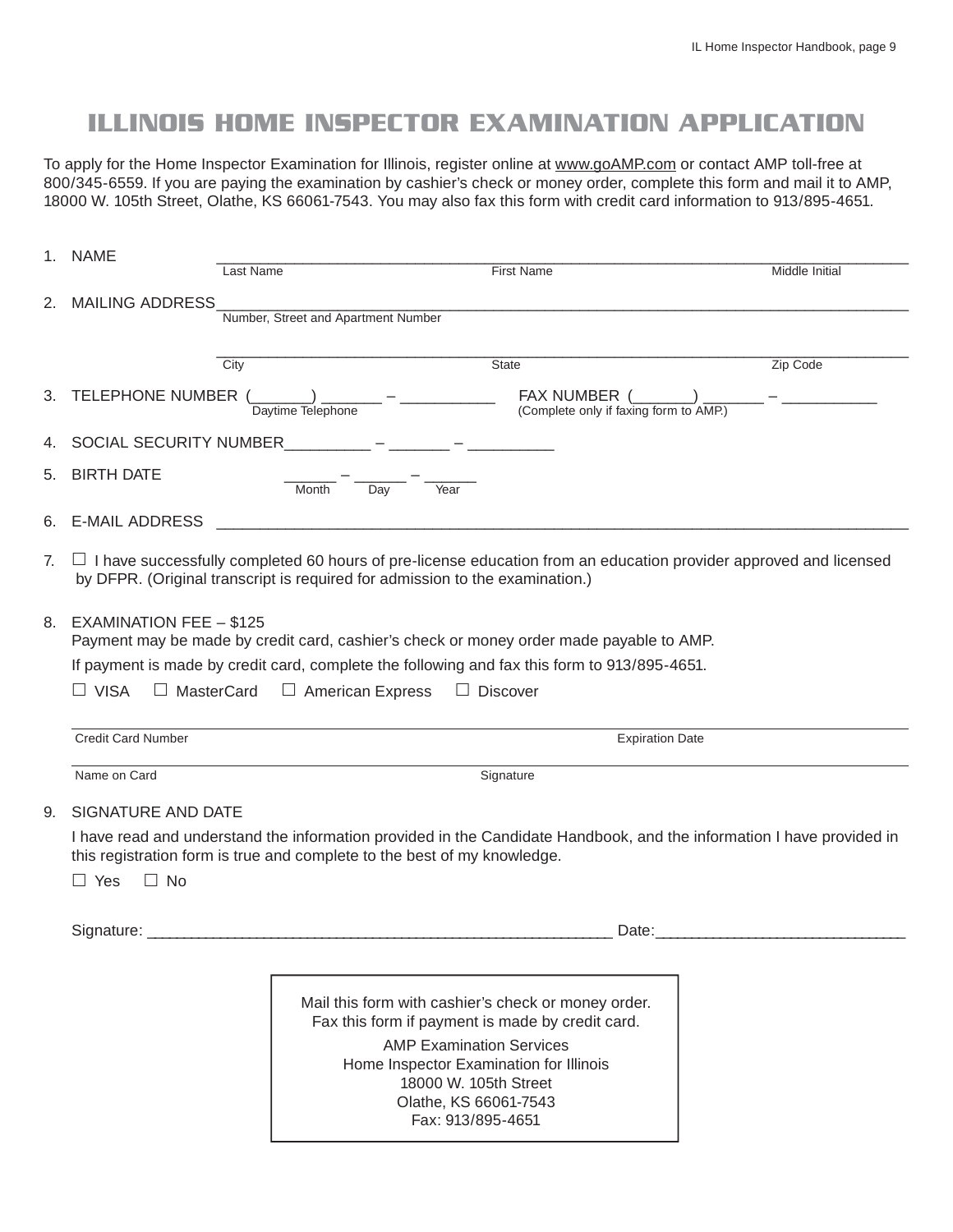IL Home Inspector Handbook, page 10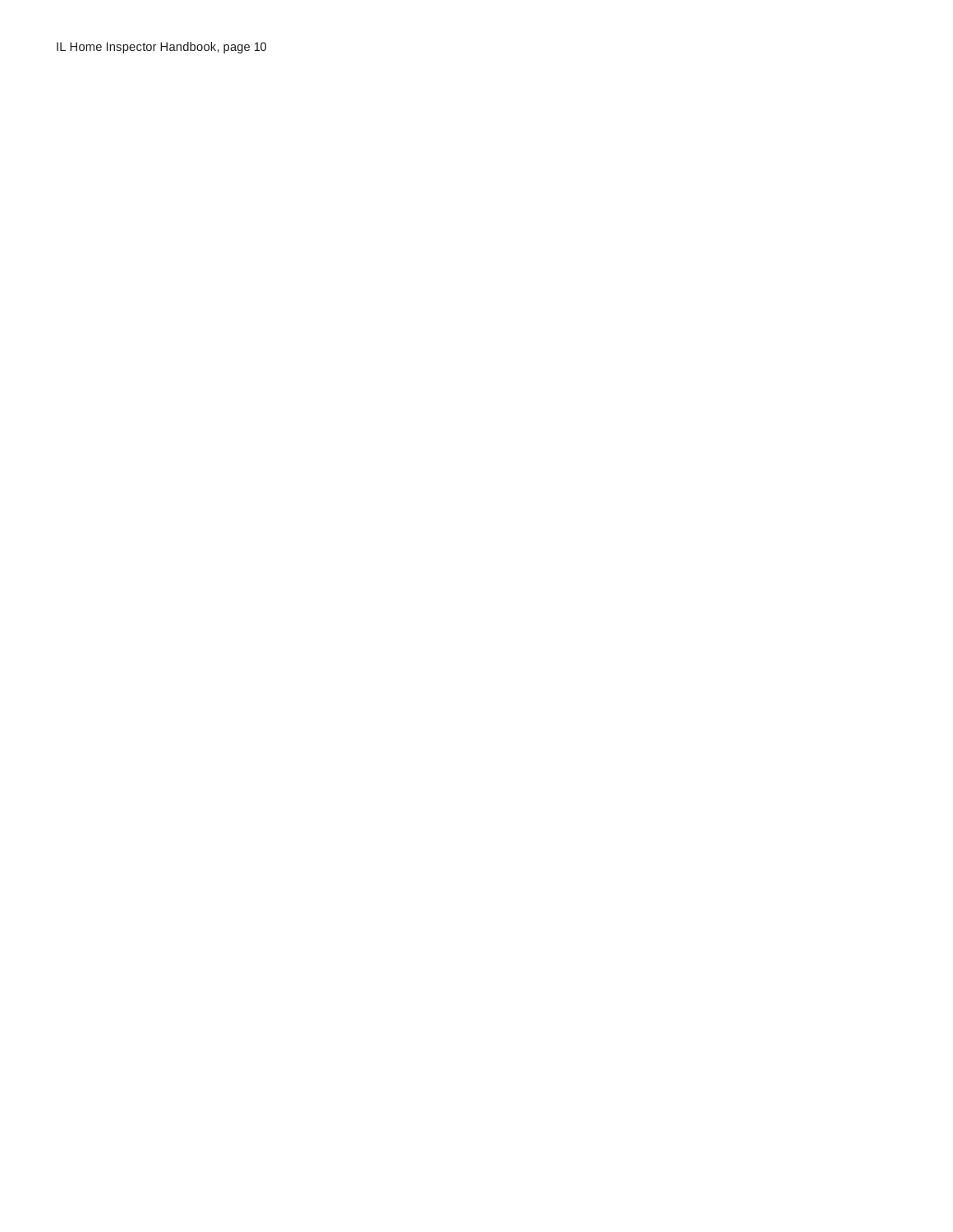#### **SAMP** REQUEST FOR SPECIAL EXAMINATION ACCOMMODATIONS

If you have a disability covered by the Americans with Disabilities Act, please complete this form and the Documentation of Disability-Related Needs on the reverse side so your accommodations for testing can be processed efficiently. The information you provide and any documentation regarding your disability and your need for examination accommodations will be treated with strict confidentiality.

# Candidate Information

| Name (Last, First, Middle Initial, Former Name)                                                                                 |                                                                                                   |              |  |
|---------------------------------------------------------------------------------------------------------------------------------|---------------------------------------------------------------------------------------------------|--------------|--|
| <b>Mailing Address</b>                                                                                                          |                                                                                                   |              |  |
| City                                                                                                                            | <b>State</b>                                                                                      | Zip Code     |  |
| Daytime Telephone Number                                                                                                        |                                                                                                   |              |  |
| <b>Special Accommodations</b>                                                                                                   |                                                                                                   |              |  |
|                                                                                                                                 |                                                                                                   | examination. |  |
| Please provide (check all that apply):<br>Reader<br><b>Extended examination time (time and a half)</b><br>Distraction-free room | Special seating or other physical accommodation<br>Other special accommodations (Please specify.) |              |  |
|                                                                                                                                 |                                                                                                   |              |  |
|                                                                                                                                 |                                                                                                   |              |  |
|                                                                                                                                 |                                                                                                   |              |  |

**Return this form with your examination application and fee to: Candidate Support Center, AMP, 18000 W. 105th Street, Olathe, KS 66061-7543. If you have questions, call the Candidate Support Center at 913/895-4600.**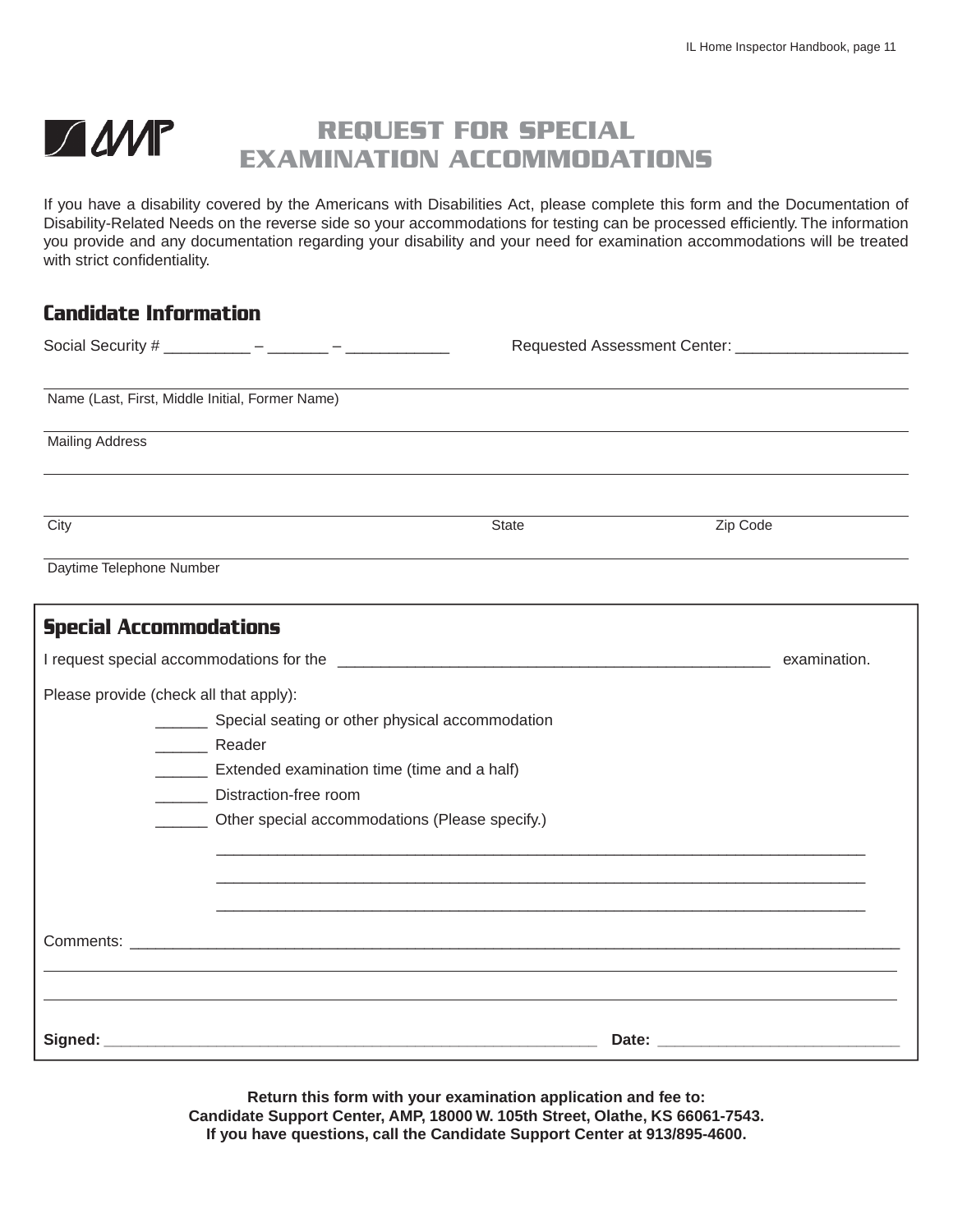

## DOCUMENTATION OF DISABILITY-RELATED NEEDS

Please have this section completed by an appropriate professional (education professional, physician, psychologist, psychiatrist) to ensure that AMP is able to provide the required test accommodations.

| <b>Professional Documentation</b>                                                                                                                                                                                                                                      |                                                                                                                                                                                                                                |  |  |
|------------------------------------------------------------------------------------------------------------------------------------------------------------------------------------------------------------------------------------------------------------------------|--------------------------------------------------------------------------------------------------------------------------------------------------------------------------------------------------------------------------------|--|--|
|                                                                                                                                                                                                                                                                        |                                                                                                                                                                                                                                |  |  |
|                                                                                                                                                                                                                                                                        |                                                                                                                                                                                                                                |  |  |
| Professional Title                                                                                                                                                                                                                                                     |                                                                                                                                                                                                                                |  |  |
| The candidate discussed with me the nature of the examination to be administered. It is my opinion that, because of this<br>candidate's disability described below, he/she should be accommodated by providing the special arrangements listed on the<br>reverse side. |                                                                                                                                                                                                                                |  |  |
|                                                                                                                                                                                                                                                                        |                                                                                                                                                                                                                                |  |  |
|                                                                                                                                                                                                                                                                        |                                                                                                                                                                                                                                |  |  |
|                                                                                                                                                                                                                                                                        | ,我们也不能会有一个人的事情。""我们的人,我们也不能会有一个人的人,我们也不能会有一个人的人,我们也不能会有一个人的人,我们也不能会有一个人的人,我们也不能会                                                                                                                                               |  |  |
|                                                                                                                                                                                                                                                                        |                                                                                                                                                                                                                                |  |  |
|                                                                                                                                                                                                                                                                        |                                                                                                                                                                                                                                |  |  |
|                                                                                                                                                                                                                                                                        |                                                                                                                                                                                                                                |  |  |
|                                                                                                                                                                                                                                                                        |                                                                                                                                                                                                                                |  |  |
|                                                                                                                                                                                                                                                                        | Address: Andreas Address: Address: Address: Address: Address: Address: Address: Address: Address: Address: Address: Address: Address: Address: Address: Address: Address: Address: Address: Address: Address: Address: Address |  |  |
|                                                                                                                                                                                                                                                                        |                                                                                                                                                                                                                                |  |  |
|                                                                                                                                                                                                                                                                        |                                                                                                                                                                                                                                |  |  |
|                                                                                                                                                                                                                                                                        |                                                                                                                                                                                                                                |  |  |

**Return this form with your examination application and fee to: Candidate Support Center, AMP, 18000 W. 105th Street, Olathe, KS 66061-7543. If you have questions, call the Candidate Support Center at 913/895-4600.**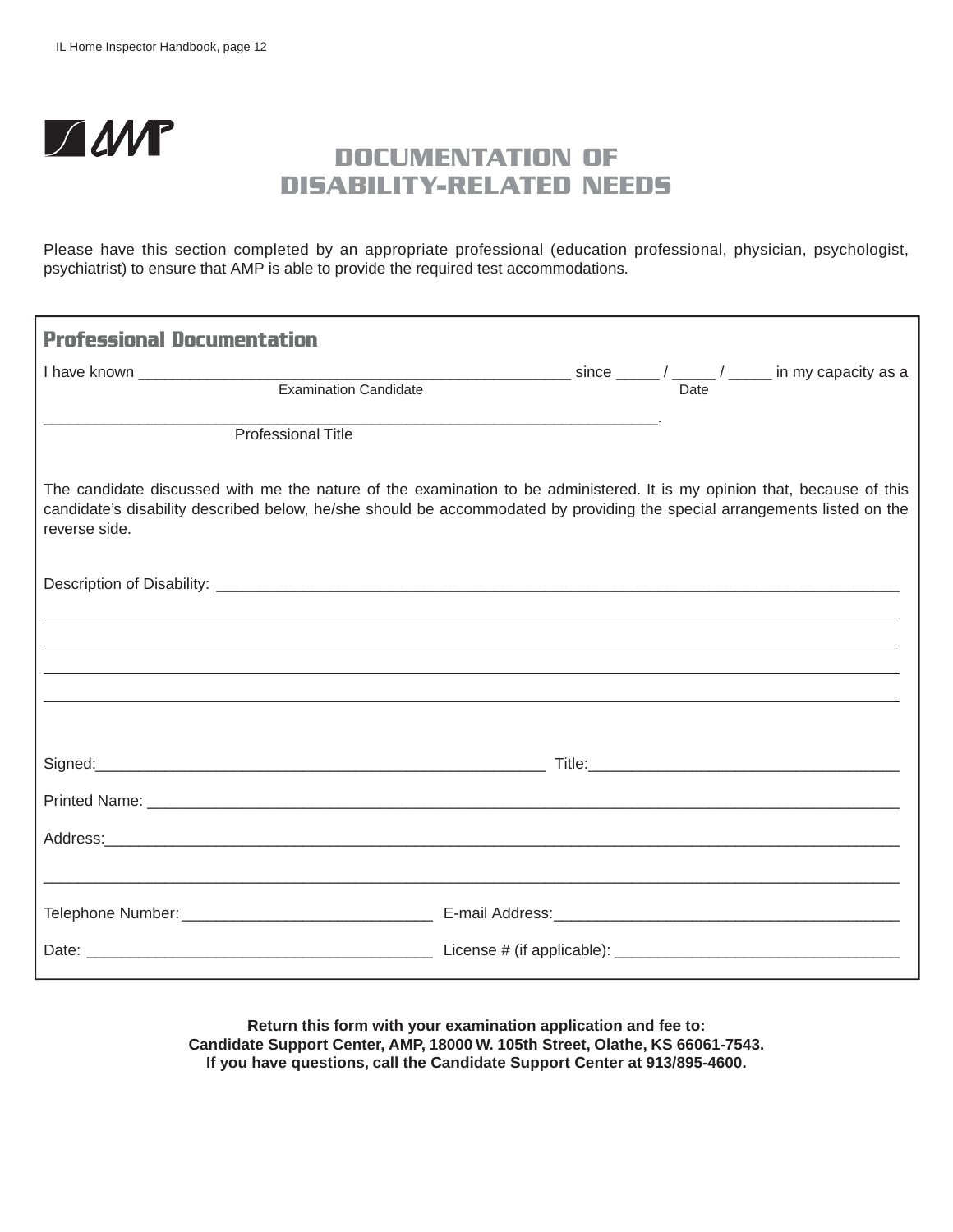Mail your completed form and correct fee to: AMP/Home Inspector, 18000 W. 105th Street, Olathe, KS 66061-7543

## DUPLICATE SCORE REPORT REQUEST FORM FOR ILLINOIS HOME INSPECTOR

DIRECTIONS: Use this form to request a duplicate score report. Complete all requested information. Please include a check or money order for \$25. Duplicate score reports will be processed and mailed within approximately two weeks following receipt of the request.

| Examination Taken: $\Box$ Home Inspector Examination for Illinois                |  |
|----------------------------------------------------------------------------------|--|
| Examination Date: ___________________<br>Assessment Center: ____________________ |  |
| I hereby authorize AMP to send me a duplicate of my examination results.         |  |
|                                                                                  |  |
|                                                                                  |  |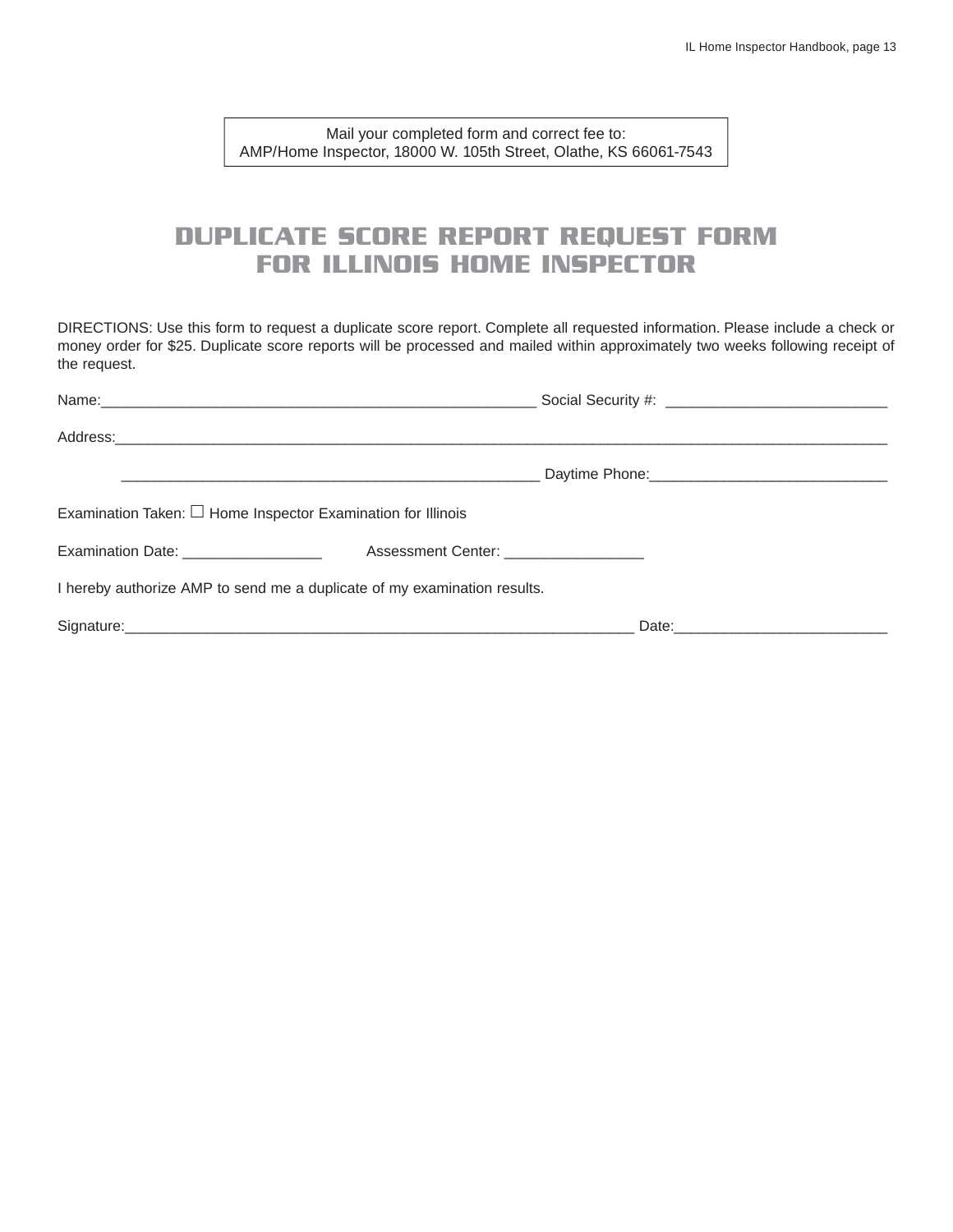IL Home Inspector Handbook, page 14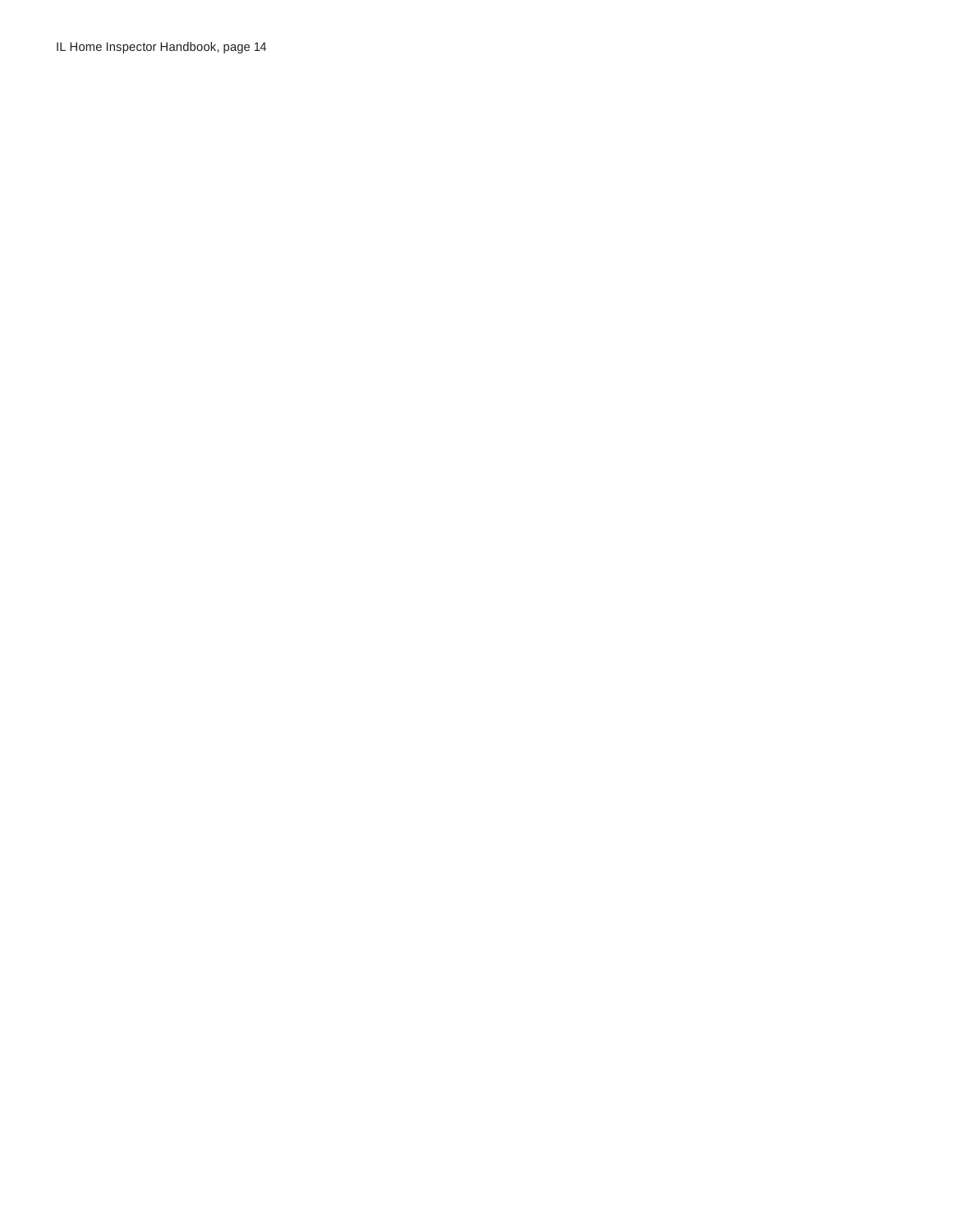

# HOME INSPECTOR T'II's Candidate Handbook

## HOME INSPECTOR EXAMINATION CONTENT OVERVIEW

The first four categories of this outline are based on a formal role delineation study conducted by the National Home Inspector Examination (NHIE) that defines the profession as practiced in the field. Home inspector subject matter experts from a variety of practice specialties and geographic areas contributed to the study, and home inspectors from throughout the nation then reviewed the study via a statistically valid survey. The resulting content areas and their associated knowledge and skill requirements

#### **1. Inspection Methods (26%)**

*Task 1: Sensory Observation* 

- Seeing, smelling, touching, and hearing observed components during the course of inspections.
- a. Exterior systems
- b. Structural systems
- c. Roofing systems
- d. Electrical systems
- e. Heating and cooling systems
- f. Insulating and ventilation systems
- g. Plumbing systems
- h. Interior systems
- i. Fireplace and chimney systems
- *Task 2: Measurement Methods*

Using instruments to determine or quantify conditions.

- a. Exterior systems
- b. Structural systems
- c. Roofing systems
- d. Electrical systems
- e. Heating and cooling systems
- f. Insulating and ventilation systems
- g. Plumbing systems
- h. Interior systems
- i. Fireplace and chimney systems

#### *Task 3: Additional Methods*

Using probes, disassembly, or other processes to determine the condition of not-readily-accessible systems and components.

- a. Exterior systems
- b. Structural systems
- c. Roofing systems
- d. Electrical systems
- e. Heating and cooling systems
- f. Insulating and ventilation systems
- g. Plumbing systems
- h. Interior systems
- i. Fireplace and chimney systems

#### serve as the "blueprint" for the NHIE. The percentage of questions on the exam for each content area is indicated below.

This document, based on the role delineation study, is intended to provide home inspectors with topics for study that may appear on the NHIE. The fifth category covers Illinois law and rules as noted. The contents of this document are neither a complete listing of all topics covered by the examination nor all skills necessary to perform a competent inspection.

### **2. Building Systems (37%)**

#### *Task 1: Exterior Systems*

- a. Vegetation, grading, drainage, and retaining walls
	- 1. Common retaining wall types, materials, applications, installation methods, construction techniques, and clearance requirements
	- 2. Common grading/drainage system types, materials, applications, installation methods, and construction techniques
	- 3. Typical defects
	- 4. Typical vegetation and landscape conditions and maintenance practices and how they may affect the building
	- 5. Maintenance concerns and procedures
	- 6. Safety issues, applicable standards, and appropriate terminology
- b. Driveways, patios, and walkways
	- 1. Common types, materials, applications, installation methods, and construction techniques
	- 2. Typical defects
	- 3. Maintenance concerns and procedures
	- 4. Safety issues, applicable standards, and appropriate terminology
- c. Decks, balconies, stoops, stairs, steps, porches, and applicable railings
	- 1. Common types, materials, applications, installation methods, and construction techniques
	- 2. Typical defects (e.g., flashing, attachment issues, railing)
	- 3. Maintenance concerns and procedures
	- 4. Safety issues, applicable standards, and appropriate terminology
- d. Wall cladding, flashing, trim, eaves, soffits, and fascia
	- 1. Common types (e.g. plywood, aluminum cladding, step flashing, composite siding, SIPS, EIFS)
	- 2. Typical defects (e.g., nailing, water absorption)
	- 3. Appropriate tools and their uses (e.g., probe, awl, moisture meter)
	- 4. Maintenance concerns and procedures
	- 5. Safety issues, applicable standards, and appropriate terminology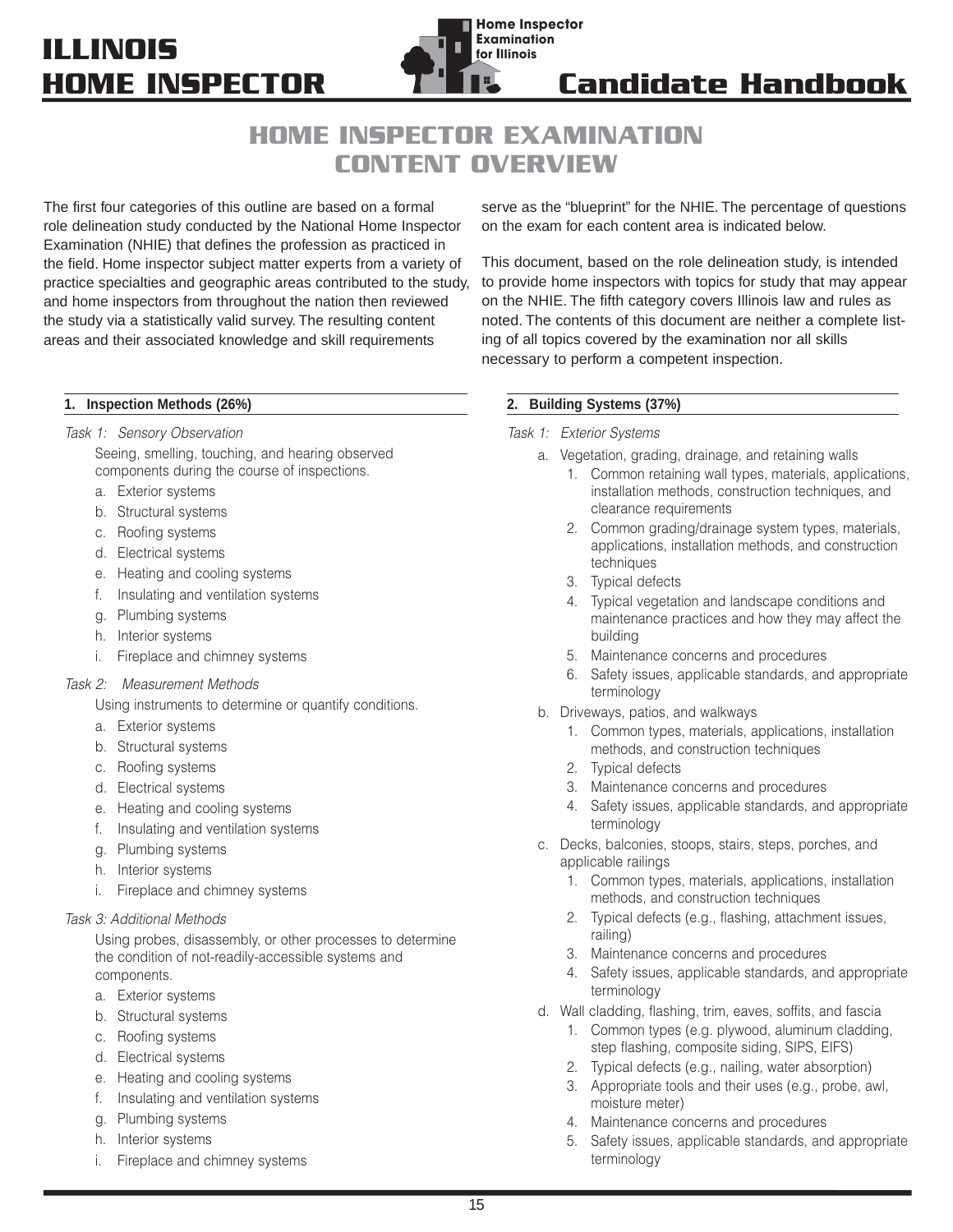

# HOME INSPECTOR T'II's Candidate Handbook

- e. Exterior doors and windows
	- 1. Common door and window types, materials, applications, installation methods, and construction techniques
	- 2. Typical defects
	- 3. Appropriate tools and their uses (e.g., probe, awl, moisture meter)
	- 4. Safety issues, applicable standards, appropriate terminology, and glazing requirements (e.g., egress requirements)

### *Task 2: Structural Systems*

- a. Foundation
	- 1. Common foundation types, materials, applications, installation methods, and construction techniques
	- 2. Typical foundation system modifications, repairs, upgrades, and retrofits methods and materials
	- 3. Common foundation conditions and defects (e.g., cracks, settlement) and their common causes and effects
	- 4. Soil types and conditions and how they affect foundation types
	- 5. Applied forces and how they affect foundation systems (e.g., wind, seismic, loads)
	- 6. Safety issues, applicable standards, and appropriate terminology
- b. Floor structure
	- 1. Common floor system types (e.g., trusses, concrete slabs), materials, applications, installation methods, and construction techniques
	- 2. Typical modifications, repairs, upgrades, and retrofits methods and materials
	- 3. Typical defects (e.g., improper cuts and notches in structural members)
	- 4. Limitations of framing materials (e.g., span)
	- 5. Applied forces and how they affect floor systems (e.g., wind, seismic, loads)
	- 6. Safety issues, applicable standards, and appropriate terminology
- c. Walls and vertical support structures
	- 1. Common types, materials, applications, installation methods, and construction techniques
	- 2. Typical modifications, repairs, upgrades, and retrofits methods and materials
	- 3. Typical defects
	- 4. Seismic and wind-resistant construction methods and hardware
	- 5. Fire blocking
	- 6. Safety issues, applicable standards, and appropriate terminology
- d. Ceilings
	- 1. Common ceiling structure types, materials, applications, installation methods, and construction techniques
	- 2. Acceptable truss and ceiling structural-member modifications, repairs, upgrades, and retrofits methods and materials
	- 3. Typical defects
- 4. Limitations of framing materials (e.g., span)
- 5. Applied forces and how they affect ceiling structures (e.g., wind, seismic, loads)
- 6. Safety issues, applicable standards, and appropriate terminology
- *Task 3: Roofing Systems*
	- a. Roofs
		- 1. Common roof structure types, materials, applications, installation methods, and construction techniques
		- 2. Typical roof structure modifications, repairs, upgrades, and retrofits methods and materials
		- 3. Typical defects
		- 4. Limitations of framing materials (e.g., span)
		- 5. Seismic and wind-resistant construction and hardware
		- 6. Insufficient ventilation and how it affects roof structures
		- 7. Applied forces and how they affect roof structures (e.g., wind, seismic, loads)
		- 8. Cathedral ceilings and how they affect roof framing
		- 9. Maintenance concerns and procedures
	- b. Roof covering
		- 1. Common roof-covering types, materials, applications, installation methods, construction techniques, and manufacturing requirements
		- 2. Typical roof covering repair methods and materials
		- 3. Typical defects
		- 4. Characteristics of different roofing materials
		- 5. Deck and sheathing requirements for different types of roof coverings
		- 6. Maintenance concerns and procedures
		- 7. Safety issues, applicable standards, and appropriate terminology
	- c. Roof drainage systems
		- 1. Common drainage system types, materials, applications, installation methods, and construction techniques
		- 2. Typical modifications, repairs, upgrades, and retrofits methods and materials
		- 3. Typical defects (e.g., ponding, improper slopes, disposal of water run-off)
		- 4. Maintenance concerns and procedures
		- 5. Safety issues, applicable standards, and appropriate terminology
	- d. Flashings
		- 1. Common types, materials, applications, installation methods, and construction techniques
		- 2. Typical defects
		- 3. Purpose of roof flashing
		- 4. Maintenance concerns and procedures
		- 5. Safety issues, applicable standards, and appropriate terminology
	- e. Skylights and other roof penetrations
		- 1. Common skylight and other roof penetration types, materials, applications, installation methods, and construction techniques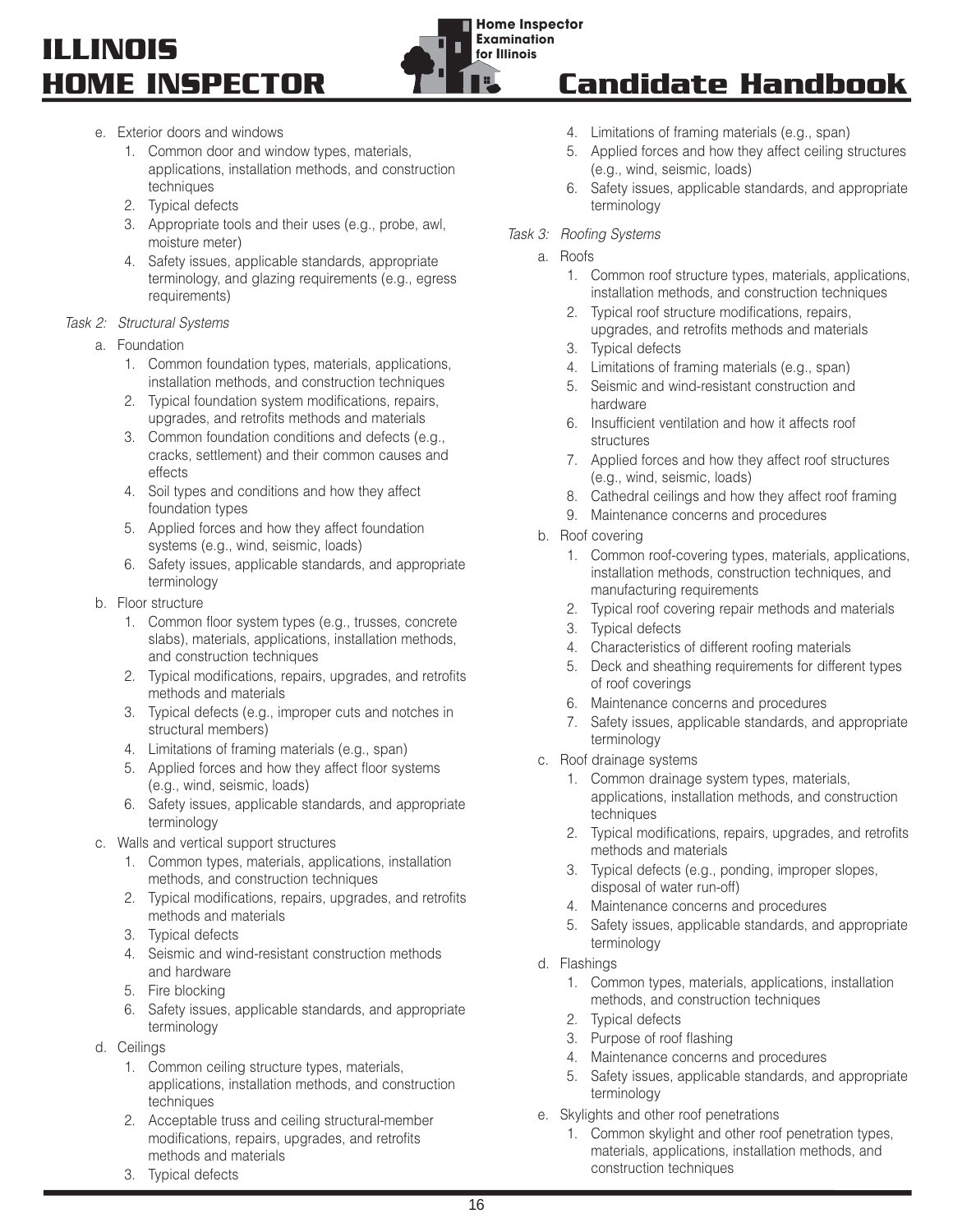

# HOME INSPECTOR Candidate Handbook

- 2. Typical defects
- 3. Maintenance concerns and procedures
- 4. Safety issues, applicable standards, and appropriate terminology
- *Task 4: Electrical Systems*
	- a. Service drop of service lateral, service equipment, and service grounding
		- 1. Common types, materials, applications, installation methods, and construction techniques
		- 2. Typical modifications, repairs, upgrades, and retrofits methods and materials
		- 3. Typical defects (e.g., water and rust in panel equipment, height)
		- 4. Electrical service capacity
		- 5. Service grounding and bonding
		- 6. Maintenance concerns and procedures
		- 7. Safety issues, applicable standards, and appropriate terminology
	- b. Interior components of service panels and subpanels
		- 1. Common types, materials, applications, installation methods, and construction techniques
		- 2. Typical modifications, repairs, upgrades, and retrofits methods and materials
		- 3. Typical defects
		- 4. Main disconnects
		- 5. Panel grounding and subpanel neutral isolation
		- 6. Panel wiring
		- 7. Overcurrent protection devices
		- 8. Function of circuit breakers and fuses
		- 9. Maintenance concerns and procedures
		- 10. Inspection safety procedures
		- 11. Safety issues, applicable standards, and appropriate terminology
	- c. Wiring systems
		- 1. Common types, materials, applications, and installation methods
		- 2. Typical modifications, repairs, upgrades, and retrofits methods and materials
		- 3. Typical defects
		- 4. Problems with aluminum wire
		- 5. Obsolete electrical wiring system
		- 6. Maintenance concerns and procedures
		- 7. Safety issues, applicable standards, and appropriate terminology
	- d. Devices, equipment, and fixtures (e.g., switches, receptacles, lights)
		- 1. Common types, materials, applications, installation methods, and construction techniques
		- 2. Typical modifications, repairs, upgrades, and retrofits methods and materials
		- 3. Typical defects
		- 4. Equipment grounding
		- 5. Wiring, operation, location of typical devices and equipment (e.g., air conditioners, GFCI, arc fault)
		- 6. Maintenance concerns and procedures
- 7. Safety issues, applicable standards, and appropriate terminology
- *Task 5: Heating and Cooling Systems*
	- a. Heating and cooling
		- 1. Typical defects
		- 2. Theory of refrigerant cycle (latent and sensible heat)
		- 3. Theory of heat transfer and how it takes place in different heating system types
		- 4. Theory of equipment sizing
		- 5. Methods of testing the systems
		- 6. Performance parameters
		- 7. Condensate control and disposal
		- 8. Byproducts of combustion, their generation, and how and when they become a safety hazard
		- 9. Maintenance concerns and procedures
		- 10. Safety issues, applicable standards, and appropriate terminology
	- b. Distribution systems
		- 1. Common distribution system types, materials, applications, installation methods, and construction techniques
		- 2. Typical defects
		- 3. Methods of testing the system
		- 4. Maintenance concerns and procedures
		- 5. Safety issues, applicable standards, and appropriate terminology
	- c. Venting systems
		- 1. Common venting system types, materials, applications, installation methods, and construction techniques
		- 2. Typical defects
		- 3. Theory of venting
		- 4. Equipment sizing
		- 5. Safety issues, applicable standards, and appropriate terminology
- *Task 6: Insulating and Ventilating Systems*
	- a. Thermal insulation
		- 1. Common thermal insulation types, materials, applications, installation methods, and construction techniques
		- 2. Typical defects
		- 3. Theory of heat transfer and energy conservation
		- 4. Performance parameters (e.g., R-value)
		- 5. Maintenance concerns and procedures
		- 6. Safety issues, applicable standards, and appropriate terminology
	- b. Moisture management
		- 1. Common vapor retarder types, materials, applications, installation methods and construction techniques
		- 2. Typical defects
		- 3. Theory of moisture generation and movement
		- 4. Performance parameters
		- 5. Vapor pressure and its effects
		- 6. Theory of relative humidity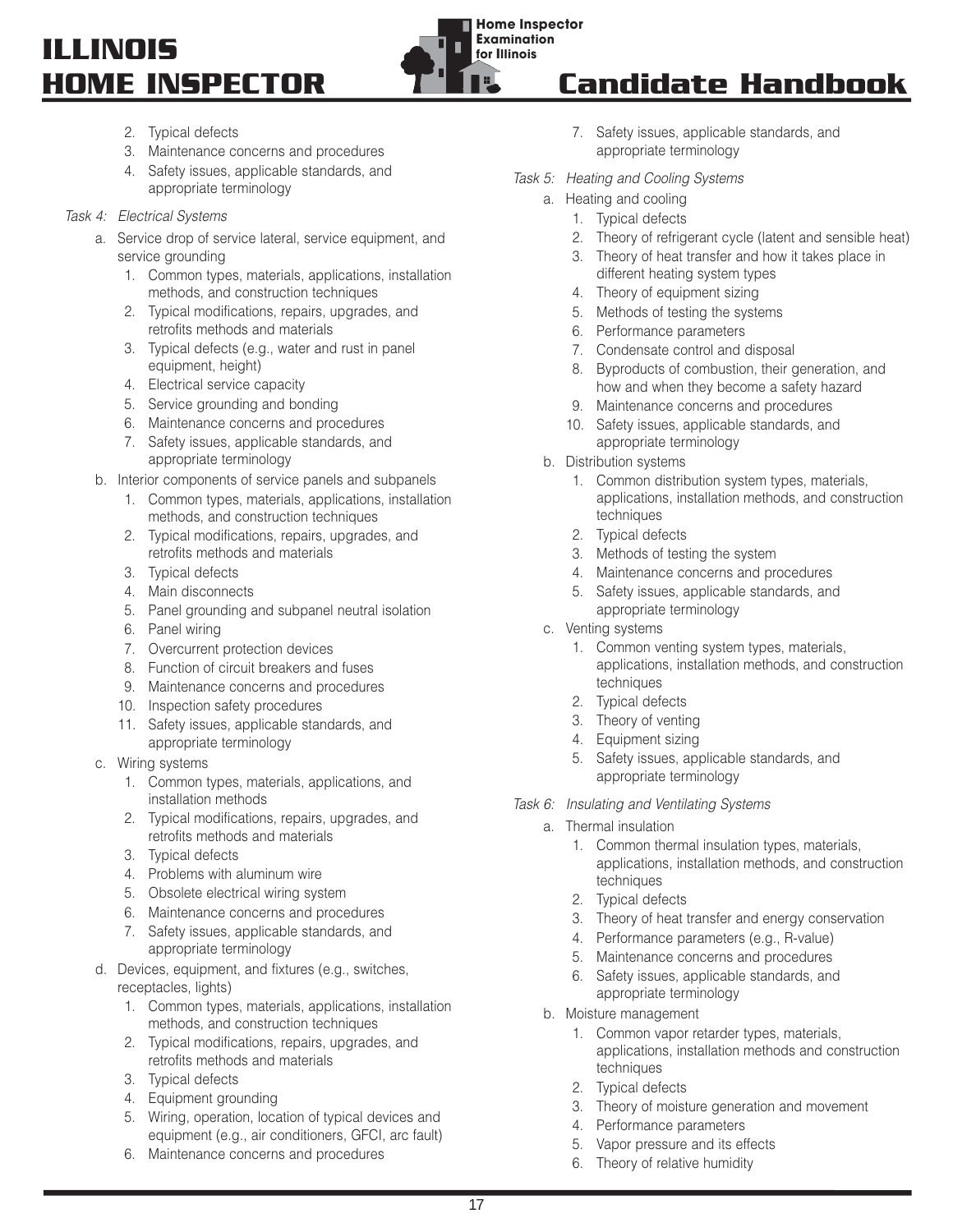

#### 7. Effects of moisture on building components, occupants, and indoor air quality

- 8. Moisture control systems
- 9. Appearance or indications of excessive moisture
- 10. Likely locations for condensation to occur
- 11. Maintenance concerns and procedures
- 12. Safety issues, applicable standards, and appropriate terminology
- c. Ventilation systems of attics, crawl spaces, roof assemblies, and interior spaces
	- 1. Common types, materials, applications, installation methods and construction techniques
	- 2. Typical ventilation defects and how they affect buildings and people
	- 3. Theory of air movement
	- 4. Theory of relative humidity
	- 5. Air movement in building assemblies
	- 6. Inter-dependence of mechanical systems and ventilation systems
	- 7. Appliance vent systems requirements (e.g., dryers, range hoods)
	- 8. Screening, sizing, and location requirements for vent openings
	- 9. Maintenance concerns and procedures
	- 10. Safety issues, applicable standards, and appropriate terminology

### *Task 7: Plumbing Systems*

- a. Water supply distribution system
	- 1. Common water distribution types, materials, applications, installation methods, and construction techniques
	- 2. Typical modifications, repairs, upgrades, and retrofits methods and materials
	- 3. Typical defects (e.g., cross-connection, back flow)
	- 4. Common water pressure/flow problems and how they affect the water distribution system
	- 5. Pipe deterioration issues (e.g., PVC, galvanized, brass)
	- 6. Maintenance concerns and procedures
	- 7. Safety issues, applicable standards, and appropriate terminology
- b. Fixtures and faucets
	- 1. Common fixture and faucet types, materials, applications, installation methods, and construction techniques
	- 2. Typical modifications, repairs, upgrades, and retrofits methods and materials
	- 3. Typical defects (e.g., cross-connection, back flow)
	- 4. Maintenance concerns and procedures
	- 5. Safety issues, applicable standards, and appropriate terminology
- c. Drain, waste, and vent systems
	- 1. Common types, materials, applications, installation methods, and construction techniques
	- 2. Typical modifications, repairs, upgrades, and retrofits methods and materials

# HOME INSPECTOR Candidate Handbook

- 3. Typical defects
- 4. Theory and usage of traps and vents
- 5. Acceptable piping, materials, and applications
- 6. Indications of defective venting or drain slope
- 7. Identification of public or private disposal (when possible)
- 8. Joining dissimilar pipe materials
- 9. Proper support spacing
- 10. Maintenance concerns and procedures
- 11. Safety issues, applicable standards, and appropriate terminology
- d. Water heating systems
	- 1. Common types, materials, applications, installation methods, and construction techniques (e.g., instant, tankless, indirectly heated)
	- 2. Typical water heater defects (e.g., improper vent/flue materials, condition, unsafe locations, connections)
	- 3. Accessory items (e.g., drainpans, seismic restraints)
	- 4. Connections to and controls for energy source
	- 5. Combustion air requirements
	- 6. Maintenance concerns and procedures
	- 7. Safety issues, applicable standards, and appropriate terminology
- e. Fuel storage and fuel distribution systems
	- 1. Common types, materials, applications, installation methods, and construction techniques
	- 2. Typical defects
	- 3. Defects in above-ground oil/gas storage tanks
	- 4. Fuel leak indications, repairs, and remediation methods
	- 5. Basic components of gas appliance valves and their functions
	- 6. Tank restraints and supports
	- 7. Underground storage tank indicators and reporting requirements
	- 8. Maintenance concerns and procedures
	- 9. Safety issues, applicable standards, and appropriate terminology
- f. Drainage sumps, sump pumps, sewage ejection pumps, and related piping
	- 1. Common types, materials, applications, installation methods, and construction techniques
	- 2. Typical defects
	- 3. Sump pump location significance
	- 4. Pump discharge location significance
	- 5. Wiring installation methods
	- 6. Maintenance concerns and procedures
	- 7. Safety issues, applicable standards, and appropriate terminology
- *Task 8: Interior Systems*
	- a. Walls, ceiling, floors, doors, and windows
		- 1. Types of defects in interior surfaces not caused by defects in other systems
		- 2. Typical defects in interior surfaces caused by defects in other systems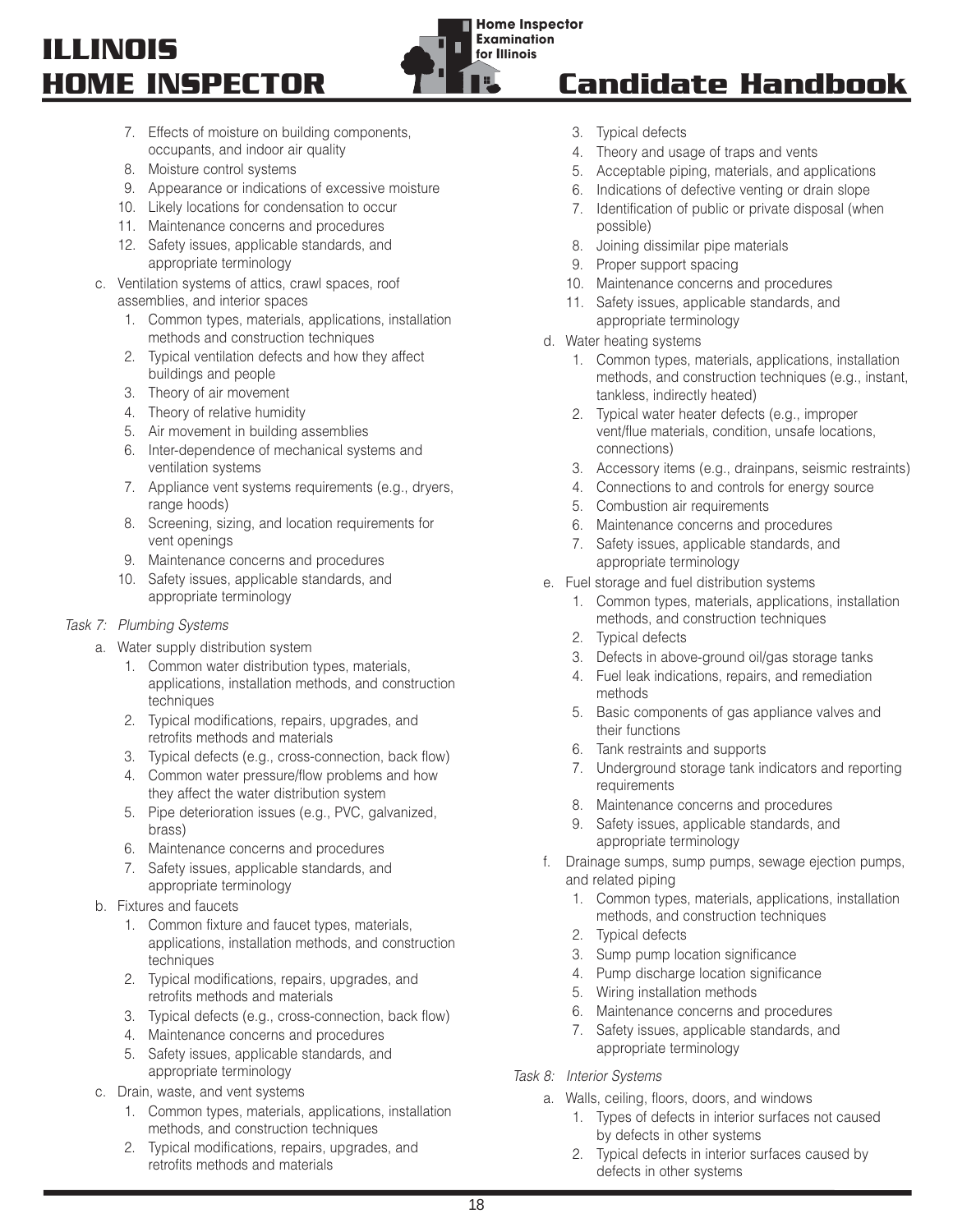

#### 3. Safety issues, applicable standards, and appropriate terminology

- b. Walls, ceiling, floors, doors, windows, and related fire/life safety equipment
	- 1. Common wall, ceiling, floor, door, and window types, materials, applications, installation methods and construction techniques
	- 2. Typical defects
	- 3. Egress requirements
	- 4. Applicable fire/safety and occupancy separation requirements (e.g., smoke detectors, window bars, ladders, firewalls, firedoors, and penetrations)
	- 5. Operation of windows, doors, window bars, and other fire/life safety equipment and components
	- 6. Maintenance concerns and procedures
	- 7. Safety issues, applicable standards, and appropriate terminology
- c. Steps, stairways, landings, and railings
	- 1. Common step, stairway, landing, and railing types, materials, applications, installation methods and construction techniques
	- 2. Typical defects
	- 3. Maintenance concerns and procedures
	- 4. Safety issues, applicable standards, and appropriate terminology
- d. Installed countertops and cabinets
	- 1. Common cabinet and countertop types, materials, applications, installation methods and construction techniques
	- 2. Typical defects
	- 3. Maintenance concerns and procedures
	- 4. Safety issues, applicable standards, and appropriate terminology
- e. Garage doors and operators
	- 1. Common garage door and door operator types, materials, applications, installation methods and construction techniques
	- 2. Typical defects
	- 3. Maintenance concerns and procedures
	- 4. Safety issues, applicable standards, and appropriate terminology
- *Task 9: Fireplace and Chimney Systems*
	- a. Fireplaces, solid-fuel burning appliances, chimneys, and vents
		- 1. Common manufactured fireplaces and solid-fuel burning appliance types, materials, applications, installation methods and construction techniques
		- 2. Common manufactured fireplaces and solid-fuel burning appliance chimney, vent connector, and vent types, materials, applications, installation methods and construction techniques of direct-vent and non-vented fireplaces
		- 3. Common masonry fireplace types, materials, applications, installation methods and construction techniques

# HOME INSPECTOR T'II's Candidate Handbook

- 4. Common direct-vent fireplace vent types, materials, applications, installation methods and construction techniques
- 5. Chimney terminations (e.g., spark arrestors)
- 6. Chimney height and clearance requirements
- 7. Theory of heat transfer and fire safety fundamentals
- 8. Effects of moisture and excessive heat on fireplaces
- 9. Fuel types and combustion characteristics
- 10. Typical defects
- 11. Combustion air supply requirements
- 12. Operation of equipment, components, and accessories
- 13. Maintenance concerns and procedures
- 14. Safety issues, applicable standards, and appropriate terminology

### **3. Reporting (25%)**

#### *Task 1: Distinguishing Characteristics*

Describe building systems and components in accordance with the agreement with the client by documenting distinguishing characteristics (e.g., type, size, location) and inspection methods (when necessary) to inform the client.

- a. Knowledge of:
	- 1. Minimum and critical information required in an inspection report (e.g., property data, participants, weather conditions, inspection methods, systems and components inspected, findings)
	- 2. Distinguishing characteristics of system or component (e.g., type, size, location)
- b. Skill in:
	- 1. Documenting distinguishing characteristics (e.g., type, size, location)
	- 2. Documenting inspection methods, limitations, and restrictions to inspection

### *Task 2: Condition*

Communicate in writing the condition of systems and components to inform the client.

- a. Knowledge of terminology for describing findings and defects
- b. Skill in:
	- 1. Documenting findings and defects clearly and completely
	- 2. Documenting evidence of an adverse condition even if the evidence is not conclusive
	- 3. Documenting notification to third parties about unsafe conditions that required immediate action, if any
	- 4. Documenting limitations and restrictions
- *Task 3: Action/Consequence*

Document the need for correction or additional evaluation in order to inform the client.

a. Knowledge of consequences associated with property defects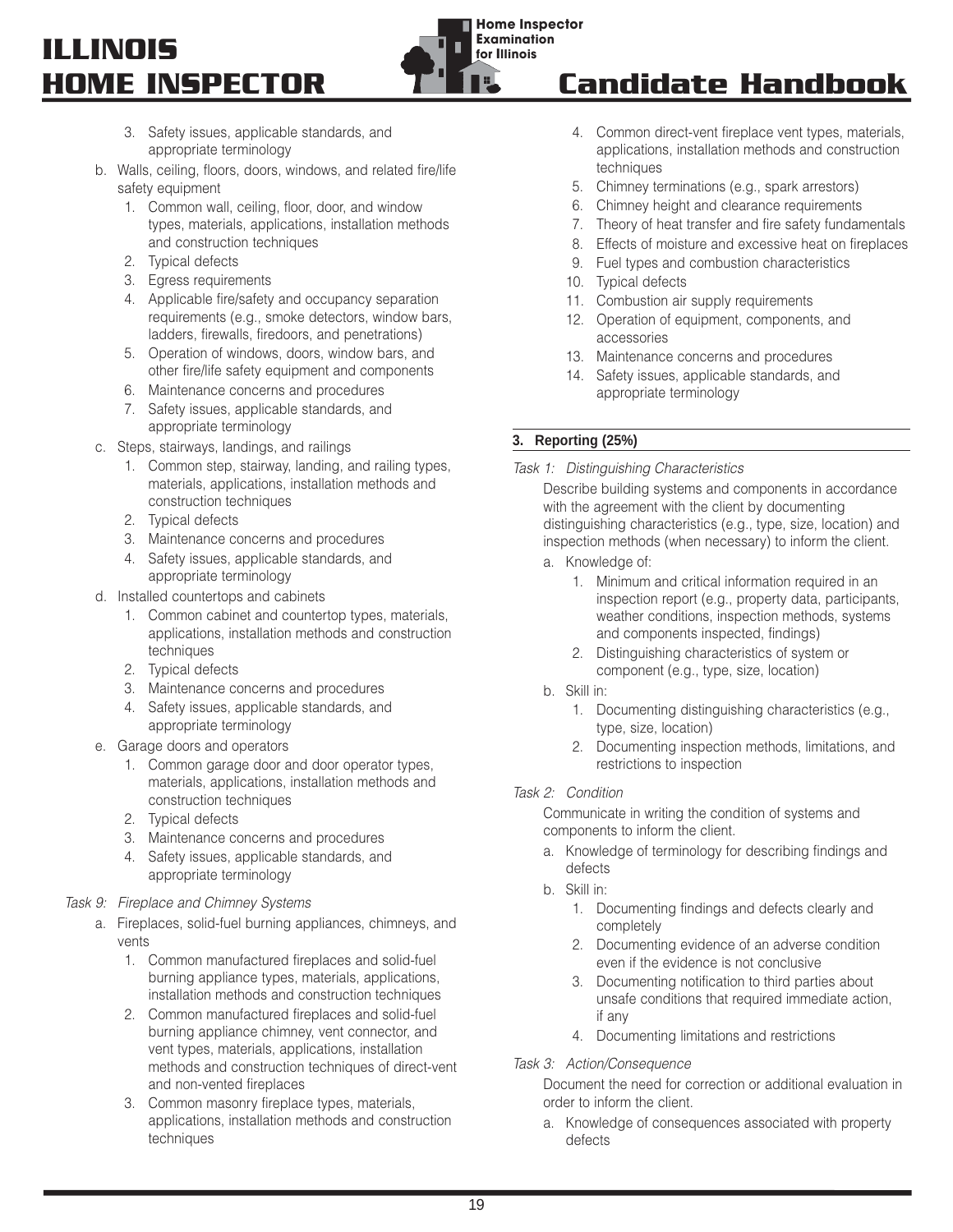

# HOME INSPECTOR T'II's Candidate Handbook

b. Skill in describing clearly and completely a recommendation based on the inspection findings

#### **4. Professional Practice (4%)**

- *Task 1: Elements of the inspection contract*
	- a. Knowledge of:
		- 1. Purpose of a contract
		- 2. Elements of a contract
- *Task 2: Third-party stakeholders with financial or technical interests (e.g., lenders, sellers, builders, code officials)*

#### Knowledge of:

- a. Nature of conflict of interest among third parties
- b. Appropriate protocols for disclosing inspection information to third parties

*Task 3: Conditions of immediate safety concern*

Knowledge of:

- a. The duty to inform parties at risk of immediate life-threatening conditions
- b. The duty to inform the client of the disclosure to others of immediate life-threatening conditions

*Task 4: Inspector financial responsibilities*

Knowledge of types of business insurance (e.g., errors and omissions, general liability, bonding)

#### *Task 5: Professional conduct*

Knowledge of:

- a. Fundamental legal concepts (e.g., fiduciary responsibility, contractual responsibility, liability, negligence, due diligence)
- b. Need to disclose and document conflicts of interest of the home inspector
- c. Inspector behavior that adversely affects concerned parties (e.g., harassment, racism, libel, slander)
- d. Methods for responding to a complaint
- e. Boundaries of personal expertise and professional scope of practice

### **5. Illinois Law and Rules (8%)**

- *Task 1: Home Inspector License Act, 225 ILCS 441*
- *Task 2: Administrative Rules*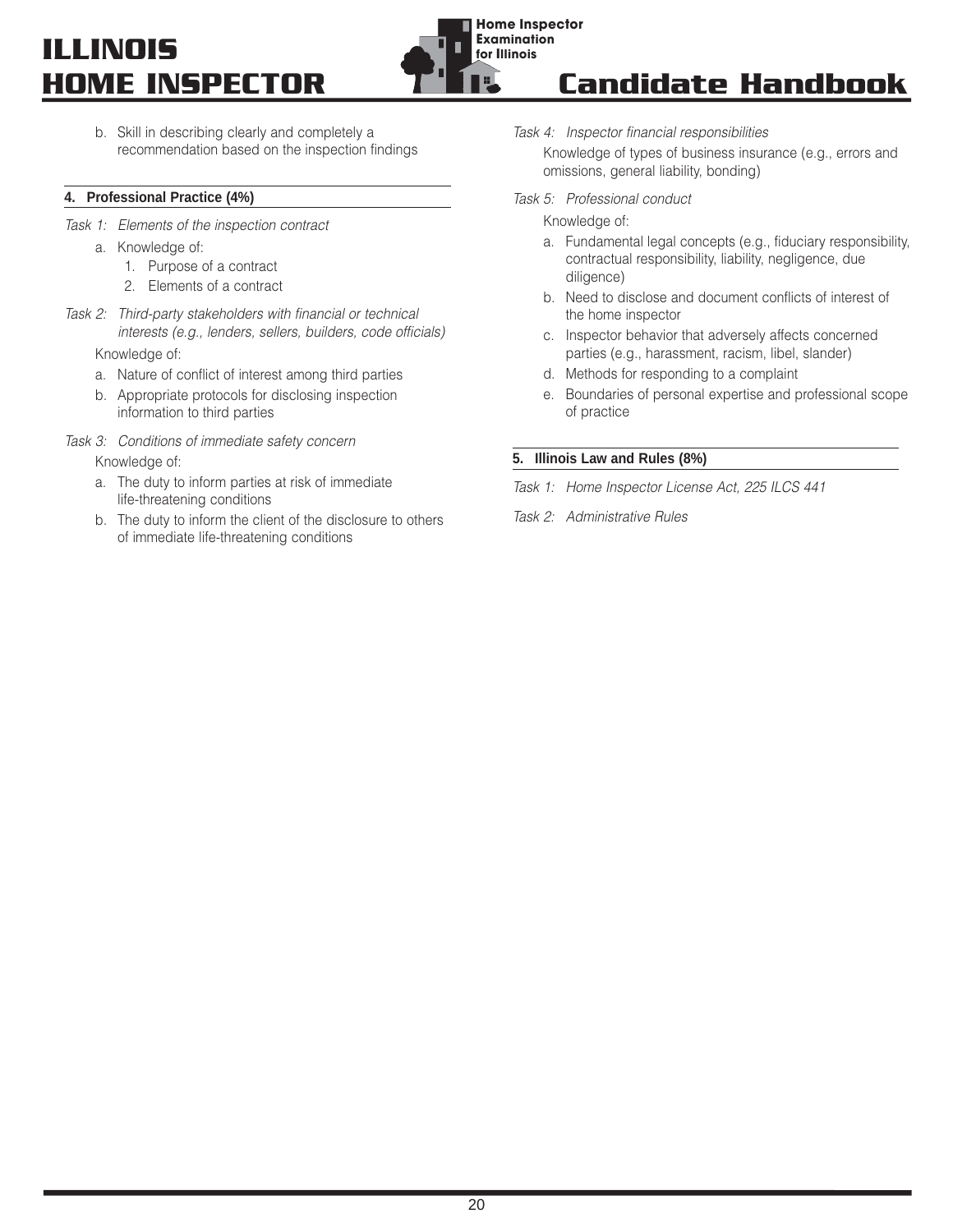## CERTIFICATION BY LICENSING AGENCY/BOARD

### Illinois Department of Financial and Professional Regulation COMPLETE ONLY IF YOU ARE/WERE LICENSED IN ANOTHER STATE

APPLICANT: Complete this section only. Forward it to the state from which you are requesting certification by a licensing agency/board. Contact certifying state for appropriate fee. You are authorized to photocopy this form as necessary.

|    | Name:<br>M.I.<br>First<br>Last         | Indicate Profession Name for which you are applying<br>6.                                               |
|----|----------------------------------------|---------------------------------------------------------------------------------------------------------|
| 2. | Date of Birth:<br>Month<br>Year<br>Day | Applicant's Telephone Number<br>7.                                                                      |
| 3. | Social Security Number                 | 8a. License Number                                                                                      |
| 4. | <b>Street Address</b>                  | 8b. Name of Profession as it appears on license from the state<br>to which this form is being forwarded |
|    | City<br>Zip Code<br><b>State</b>       | 8c. Issuance Date of License                                                                            |
| 5. | Maiden or Given Surname                |                                                                                                         |

I hereby authorize \_\_\_\_\_\_\_\_\_\_\_\_\_\_\_\_\_\_\_\_\_\_\_\_\_\_\_\_\_\_\_\_\_\_\_\_\_(Name of state licensing agency or board) to furnish the Bureau of Real Estate Professions, Department of Financial and Professional Regulation, the information requested below.

Signature of Applicant **Example 20** Signature of Applicant

*LICENSING AGENCY: Other forms of certification will be accepted, provided all applicable information requested on this form is contained in the certification. Return completed form directly to the applicant.*

| A. Name of Profession as it appears on license<br>License Number<br>В.                                                                               | F.<br><b>Reciprocal Registration</b><br>This state $\Box$ does $\Box$ does not have a reciprocal<br>agreement with Illinois.                                                                                                                                                                                                                                   |
|------------------------------------------------------------------------------------------------------------------------------------------------------|----------------------------------------------------------------------------------------------------------------------------------------------------------------------------------------------------------------------------------------------------------------------------------------------------------------------------------------------------------------|
| Issuance Date of License<br>C.                                                                                                                       | G. Is there now or has there ever been any disciplinary action<br>commenced against the applicant?<br>$\Box$ Yes $\Box$ No                                                                                                                                                                                                                                     |
| <b>Expiration Date of License</b><br>D.<br><b>Current License Status:</b><br>E.<br>$\Box$ Inactive<br>$\Box$ Active $\Box$ Lapsed<br>Other (Explain) | H. If "G" is answered yes, have there ever been any formal<br>sanctions imposed against the applicant's license as a<br>matter of public record including but not limited to fine,<br>reprimand, probation, censure, revocation, suspension,<br>surrender, restriction or limitation? (If yes, attach a<br>certified copy of disciplinary action.)<br>Yes □ No |

#### CERTIFICATION OF LICENSE

I certify that the information contained herein is true and correct according to the official records of this state.

| Signature         | Agency/Board Street Address, City, State,<br>Zip Code, Telephone |
|-------------------|------------------------------------------------------------------|
| <b>Print Name</b> |                                                                  |
| Title             |                                                                  |
| Date              |                                                                  |